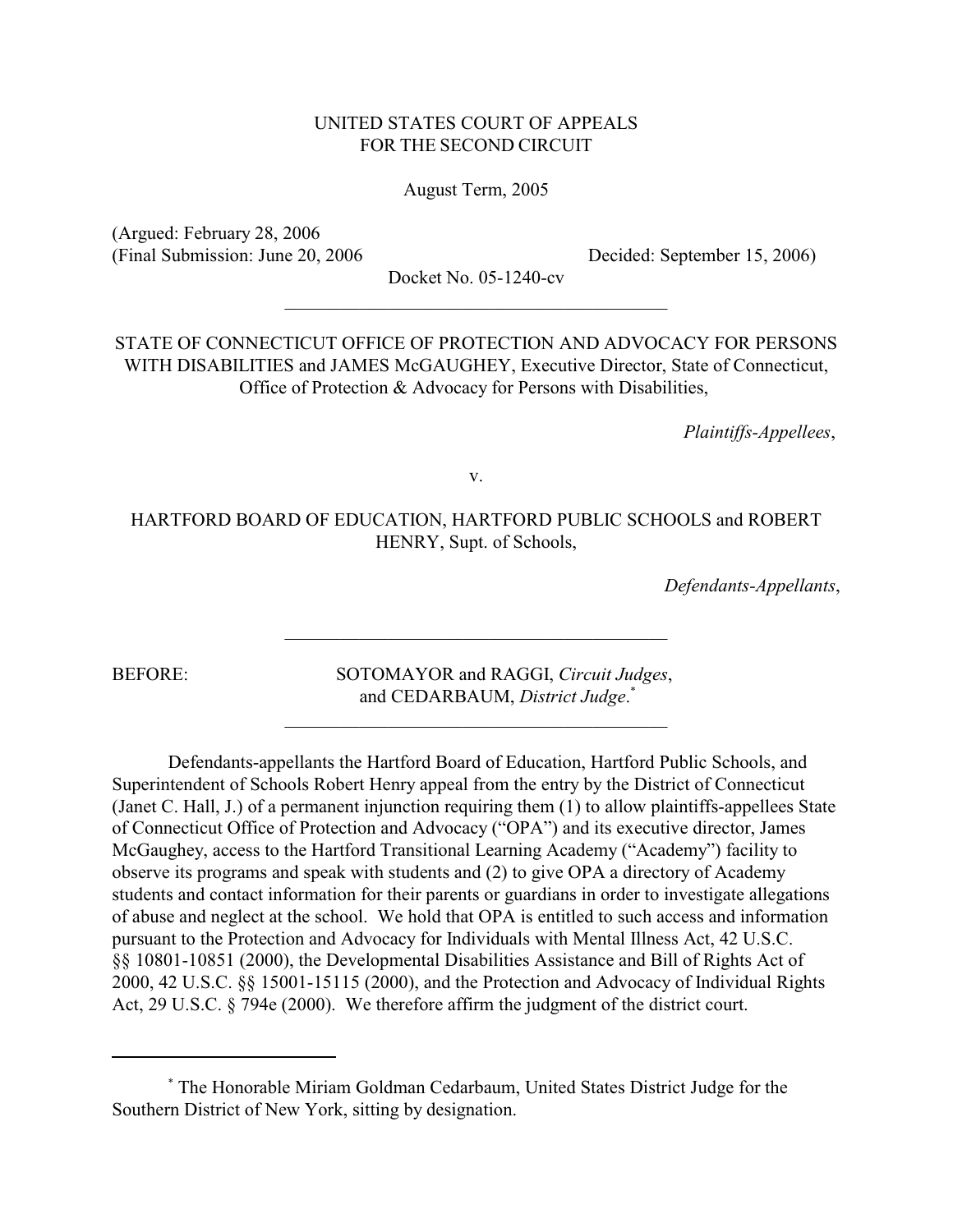NANCY B. ALISBERG, Managing Attorney, Office of Protection & Advocacy for Persons with Disabilities, Hartford, Connecticut, *for Plaintiffs-Appellees*.

ANN F. BIRD, Assistant Corporation Counsel, City of Hartford, Hartford, Connecticut, *for Defendants-Appellants*.

Peter D. Keisler, Assistant Attorney General, United States Dept. of Justice, Washington, D.C.; Kevin J. O'Connor, United States Attorney for the District of Connecticut, New Haven, Connecticut; Gregory G. Katsas, Deputy Assistant Attorney General; Mark B. Stern and Sharon Swingle, Attorneys, Civil Division, United States Dept. of Justice, Washington, D.C., *for Amici Curiae the Department of Education and the Department of Health and Human Services*.

Saul P. Morgenstern, Kaye Scholer LLP, New York, New York, *for Amicus Curiae National Association of Protection and Advocacy Systems, Inc*.

Kelly Balser, Senior Staff Attorney, Connecticut Association of Boards of Education, Wethersfield, Connecticut, *for Amicus Curiae Connecticut Association of Boards of Education*.

SOTOMAYOR, *Circuit Judge*:

This appeal raises the question of whether the Protection and Advocacy for Individuals

with Mental Illness Act ("PAIMI"), 42 U.S.C.  $\S$  10801-10851 (2000),<sup>1</sup> the Developmental

<sup>&</sup>lt;sup>1</sup> Enacted in 1986 as the "Protection and Advocacy for Mentally Ill Individuals Act of 1986," Pub. L. No. 99-319, 100 Stat. 478 (May 23, 1986), the Act was commonly referred to by the acronym "PAMII." *See, e.g.*, *Ctr. for Legal Advocacy v. Hammons*, 323 F.3d 1262, 1263 (10th Cir. 2003). In 1991, amendments to the Act substituted "individuals with mental illness" for "mentally ill individuals" wherever it appeared in the Act. *See* Pub. L. No. 102-173, § 10(2), 105 Stat. 1217, 1219 (Nov. 27, 1991). The short title, however, remained unchanged. In 2000, Congress amended the short title so that the Act is now known as the "Protection and Advocacy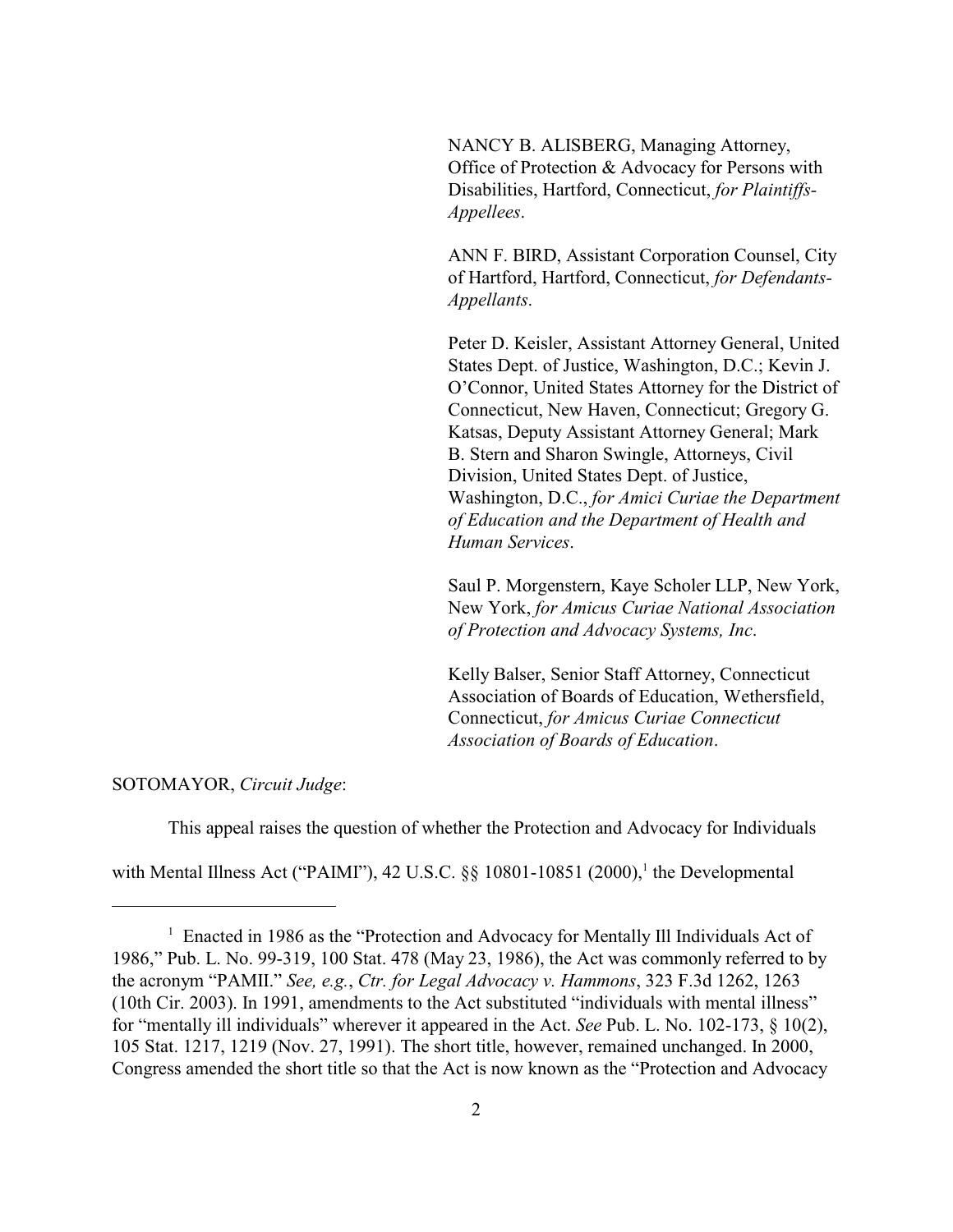Disabilities Assistance and Bill of Rights Act of 2000 ("DD Act"), 42 U.S.C. §§ 15001-15115 (2000), and the Protection and Advocacy of Individual Rights Act ("PAIR"), 29 U.S.C. § 794e (2000) (collectively, the "P&A Acts") authorize plaintiffs-appellees the State of Connecticut Office of Protection and Advocacy ("OPA") and its executive director, James McGaughey, (1) to observe and interview students at the Hartford Transitional Learning Academy (the "Academy"), a therapeutic school for students who are seriously emotionally disturbed, in order to investigate complaints of abuse and neglect at the school, and (2) to obtain a directory of students with contact information for their parents or guardians. For the reasons that follow, we hold that the P&A Acts authorize OPA to access the Academy during school hours and to obtain a directory of students and contact information for their parents or guardians.

Defendants-appellants Hartford Board of Education, Hartford Public Schools, and Superintendent of Schools Robert Henry (collectively, "defendants") initially argued on appeal that, even if the P&A Acts authorize OPA to access the Academy and its students and to obtain a list of students and contact information for their parents or guardians, the Family Educational Rights and Privacy Act ("FERPA"), 20 U.S.C. § 1232g (2000 & Supp. IV), and the Individuals with Disabilities Education Act ("IDEA"), 20 U.S.C. §§ 1400-1487 (2000 & Supp. IV), nonetheless bar their compliance with OPA's requests. Following oral argument and the submission of a joint amicus brief by the United States Departments of Education and Health and Human Services, however, defendants abandoned their arguments based on FERPA and the IDEA, and we therefore do not address them. We affirm the injunction.

for Individuals with Mental Illness Act" or "PAIMI." *See* Pub. L. No. 106-310, 114 Stat. 1101, 1193-94 (Oct. 17, 2000).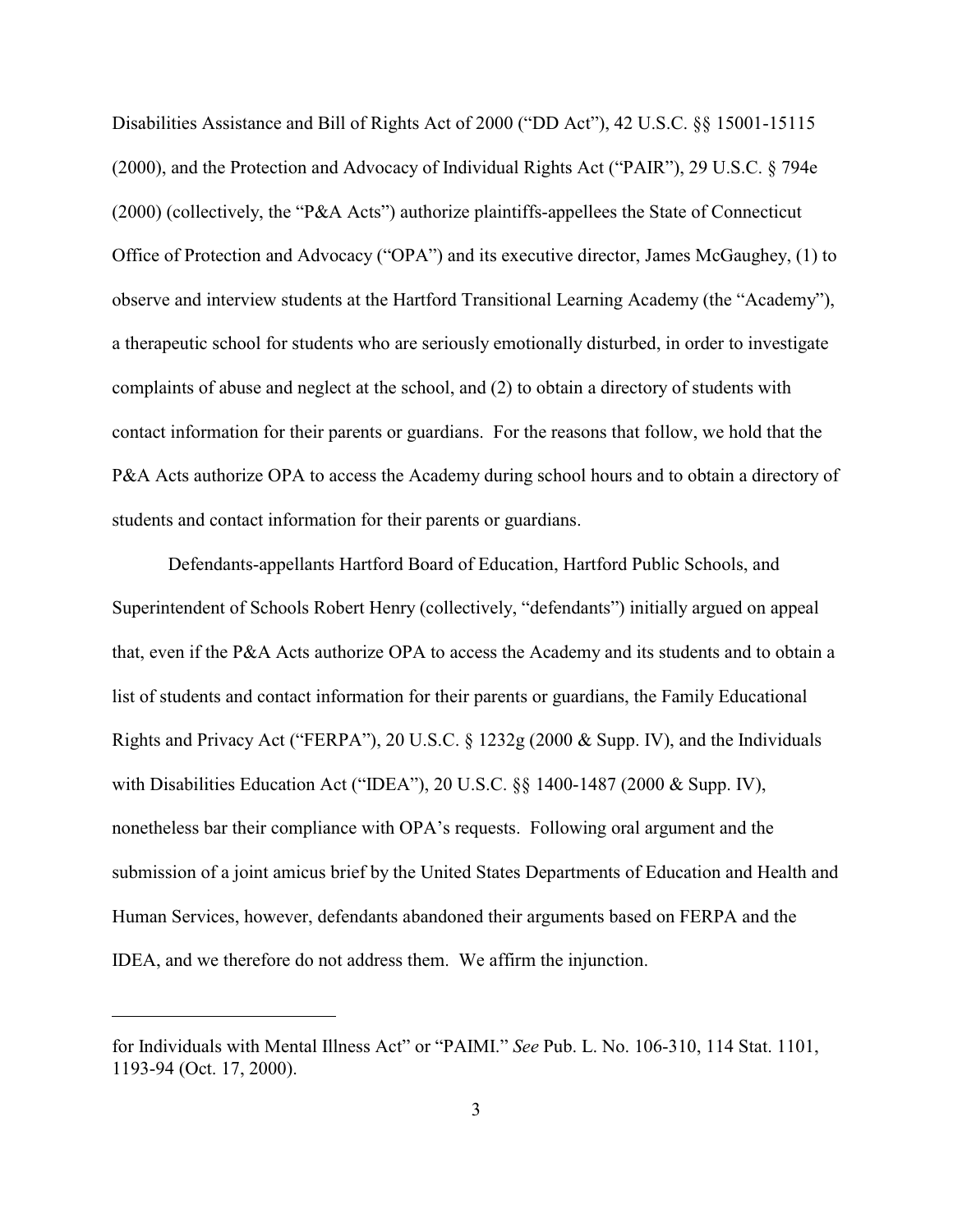#### **BACKGROUND**

#### **I. Factual Background**

The Academy is a public school in Hartford, Connecticut, that is under defendants' authority. The Academy provides a "therapeutic educational program" for children who are seriously emotionally disturbed and who present challenging behavioral problems. All students enrolled at the Academy have been identified as requiring special education or related services under the IDEA. The parents or guardians of students enrolled there are required to sign a document acknowledging the school's use of physical restraints and seclusion.

OPA is a state-created agency that is authorized to investigate suspected abuse or neglect of individuals with disabilities or mental illness in Connecticut and to advocate on their behalf. *See* Conn. Gen. Stat. §§ 46a-10 to 46a-11 (2004). It serves as Connecticut's protection and advocacy system ("P&A system") for purposes of PAIMI, 42 U.S.C. § 10801(b)(2), the DD Act, *id.* § 15043(a), and PAIR, 29 U.S.C. § 794e(f), which provide federal funding only for states with qualifying P&A systems that monitor the care of and advocate on behalf of individuals with mental illness and developmental or other disabilities. *See* 29 U.S.C. § 794e(a)(1), (f); 42 U.S.C. §§ 10801, 15001.

OPA alleges that it received complaints from parents of students at the Academy about the inappropriate use of physical restraints and seclusion at the school.<sup>2</sup> Parents also complained that students had been injured during the restraint process. As a result of these complaints, as well as allegations that students had been placed at the Academy without proper behavioral

 $2$  Under regulations promulgated pursuant to PAIMI and the DD Act, the use of excessive force when placing an individual in physical restraints is considered to be abuse. *See* 42 C.F.R. § 51.2 (PAIMI); 45 C.F.R. § 1386.19 (the DD Act).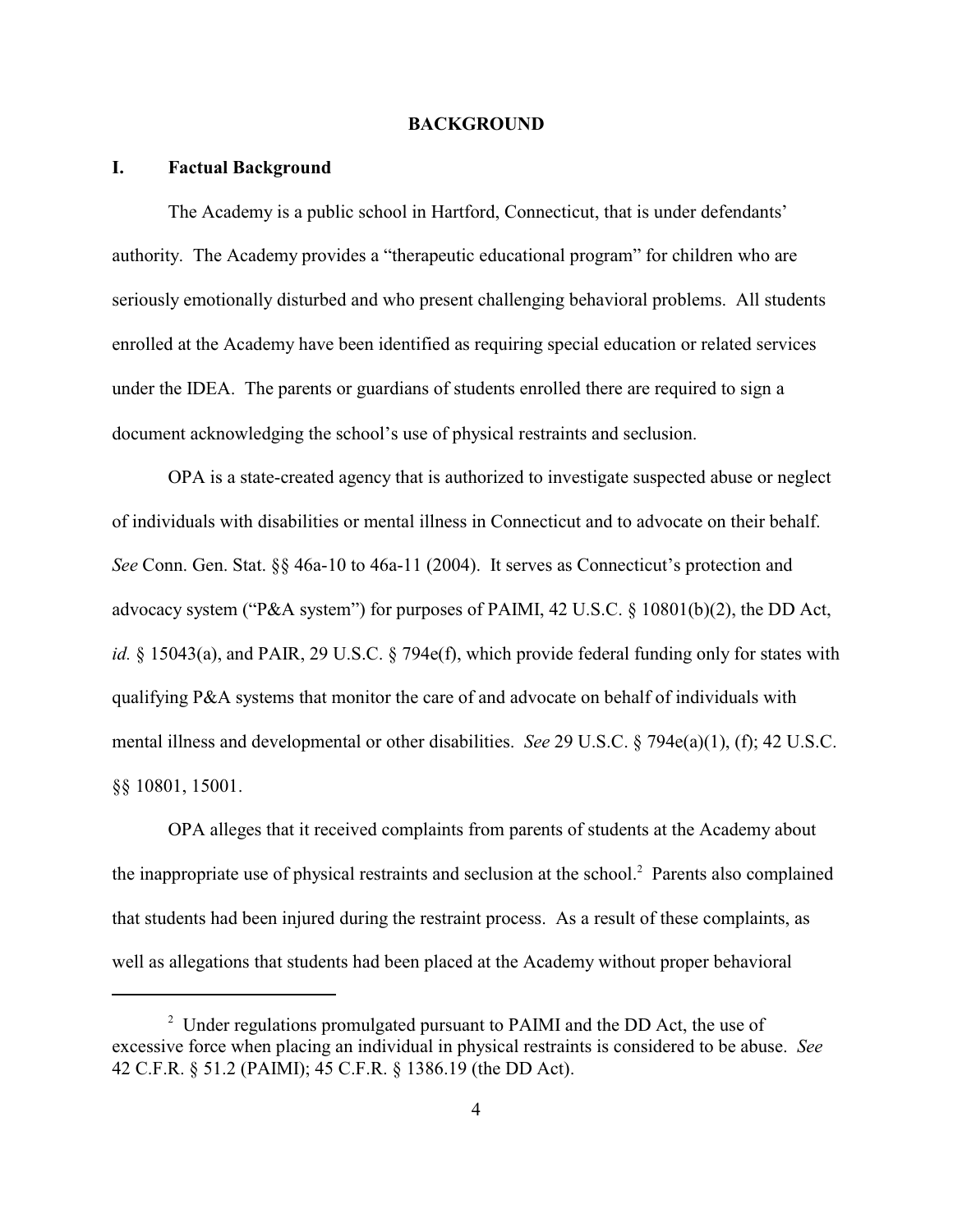assessments or adequate individualized educational plans as required by the IDEA, OPA determined that it had probable cause to suspect that Academy students had been, or were at risk of being, subject to abuse and neglect. In conjunction with the State of Connecticut Office of the Child Advocate ("OCA"), OPA opened an investigation into possible abuse and neglect at the Academy. OCA is a state-created agency charged with monitoring services provided to children by the State of Connecticut or by organizations, such as school districts, that receive state funds, and with reviewing complaints about those services. *See* Conn. Gen. Stat. § 46a-13l(a)(1)-(3) (2004).

On February 3, 2004, OPA and OCA sent Superintendent Henry a letter informing him that they had received complaints about the treatment of students at the Academy and would be investigating the alleged "programmatic deficiencies and violations of student rights" pursuant to their authority under federal and state law. The letter further informed Superintendent Henry that OPA and OCA intended to make an initial visit to the Academy at nine o'clock on the morning of February 10, 2004, and that the investigation would include "policy review, record review, interviews and direct observation of practices."

On February 10, 2004, representatives from OPA and OCA visited the Academy as promised. The Academy refused them access to the facility, the students, and the documents they had requested. Representatives from OPA, OCA, and defendants, including Superintendent Henry, met to discuss the matter on April 7, 2004. At the meeting, defendants agreed to, and later did, provide certain documents to OPA and OCA. These documents, however, did not contain any personal information regarding Academy students. Specifically, defendants did not provide the directory information – a list of students and contact information for their parents or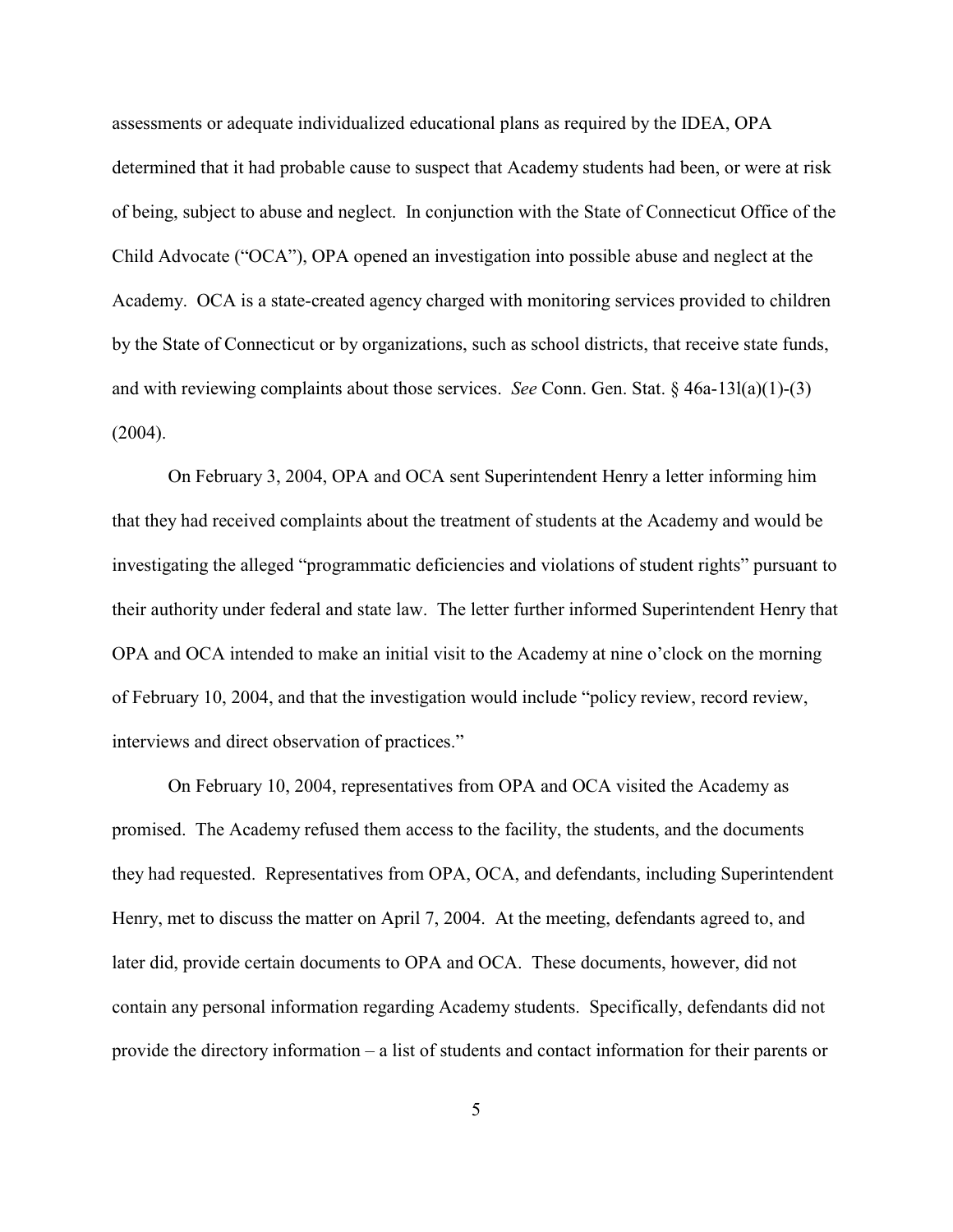guardians – that OPA sought. Defendants also refused to allow OPA and OCA access to the Academy during school hours to observe or interview students. They claimed that access to students and the disclosure of directory information was not authorized by the P&A Acts and was prohibited by FERPA and the IDEA.

#### **II. Procedural History**

# A. The District Court

On August 11, 2004, OPA filed suit in the United States District Court for the District of Connecticut (Janet C. Hall, J.) seeking (1) a declaration that it was entitled to observe and interview students at the Academy during school hours and to obtain a list of the names and contact information for all the students and their parents and (2) a corresponding injunction. Because the parties stipulated to the relevant facts, the district court consolidated the hearings on the preliminary and permanent injunctions. *See Conn. Office of Prot. & Advocacy for Persons with Disabilities v. Hartford Bd. of Educ.*, 355 F. Supp. 2d 649, 652 (D. Conn. 2005) ("*OPA*").

In a thorough and thoughtful opinion, the district court granted the relief OPA sought. Courts have concluded that a P&A system's inability to meet its federal statutory mandate to protect and advocate for the rights of individuals with disabilities is an irreparable harm for purposes of injunctive relief. *Id.* at 653. With respect to the merits, the district court first concluded that the Academy students fall within the protections of the P&A Acts on the basis of defendants' concession that most students would be classified as individuals with mental illness within the definition of PAIMI, and OPA's reasonable belief that some, if not most, of the students had developmental or other disabilities given that all the students are diagnosed as "substantially emotionally impaired" and in need of special education and related services. *Id.* at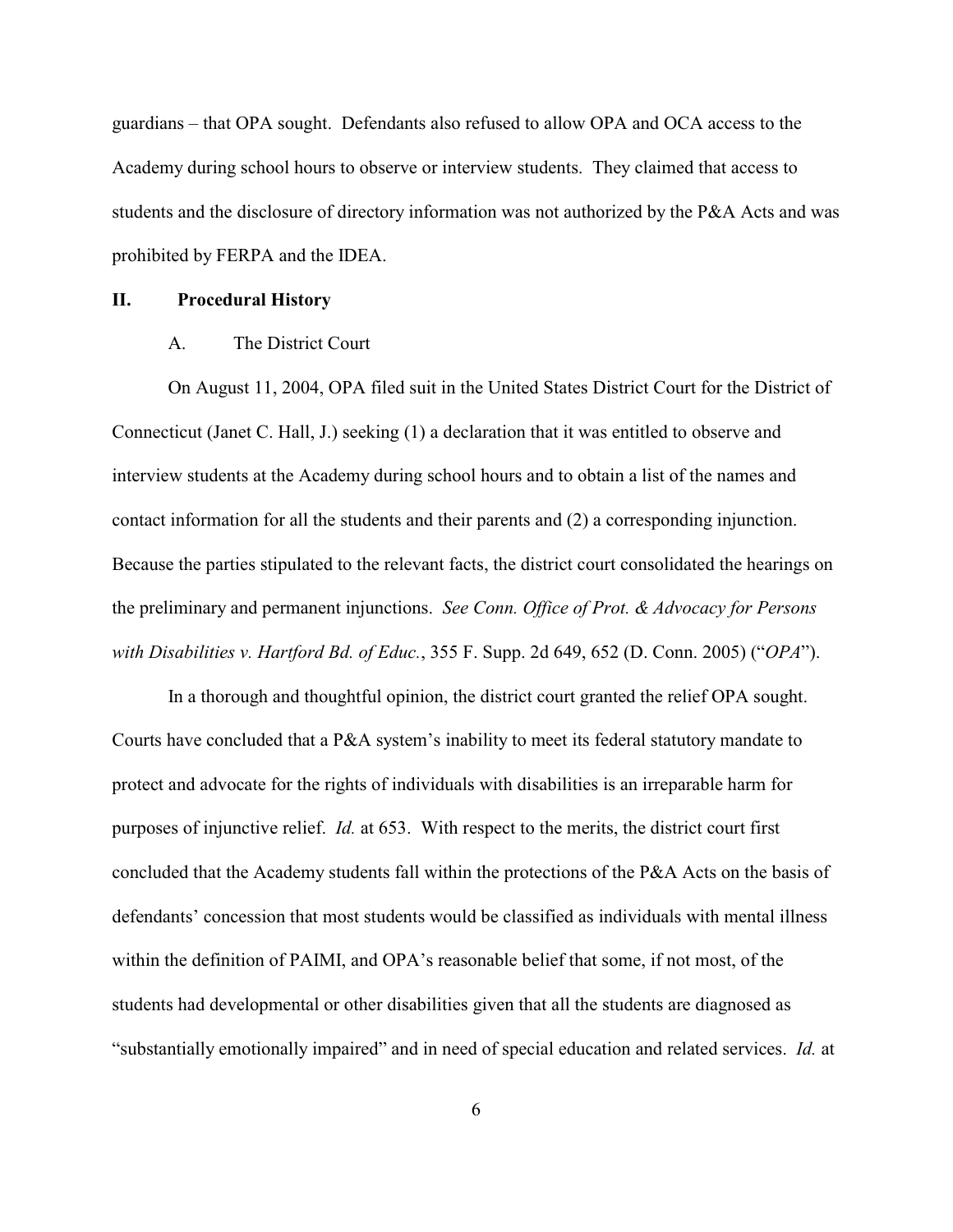665-66. The court next held that the Academy was a "facility" under PAIMI that OPA is authorized to access. *Id.* at 657-60. In doing so, the court rejected defendants' assertion that PAIMI does not apply to non-residential facilities or to individuals with disabilities who live at home. *Id.* at 658-59.

The court further held that, under the P&A Acts, OPA is entitled to a list of students and the contact information for their parents or guardians. *Id.* at 661-64. The court concluded that a minor student's parents can be considered his or her "legal guardian[s]" for purposes of the P&A Acts so that OPA can contact them in order to secure consent to view that student's records. *Id.* at 661-62. Finally, the district court held that neither FERPA nor the IDEA bars OPA from obtaining the names and contact information of students and their parents or guardians. *Id.* at 662-63.

The district court thus declared that defendants' refusal to provide OPA with the names and phone numbers of Academy students violated PAIMI, PAIR and the DD Act. It entered a permanent injunction ordering defendants "to grant both physical access and names and contact information such that OPA can perform its statutory duty to investigate suspected abuse and neglect." *Id.* at 664.

Defendants thereafter filed this timely appeal, but they did not seek a stay of the injunction and have complied with its terms.

B. The Appeal

On appeal, defendants assert that the district court erred in concluding that the Academy is a "facility" to which OPA is entitled to have reasonable access under PAIMI because the implementing regulations limit the term "facility" to residential facilities, which the Academy is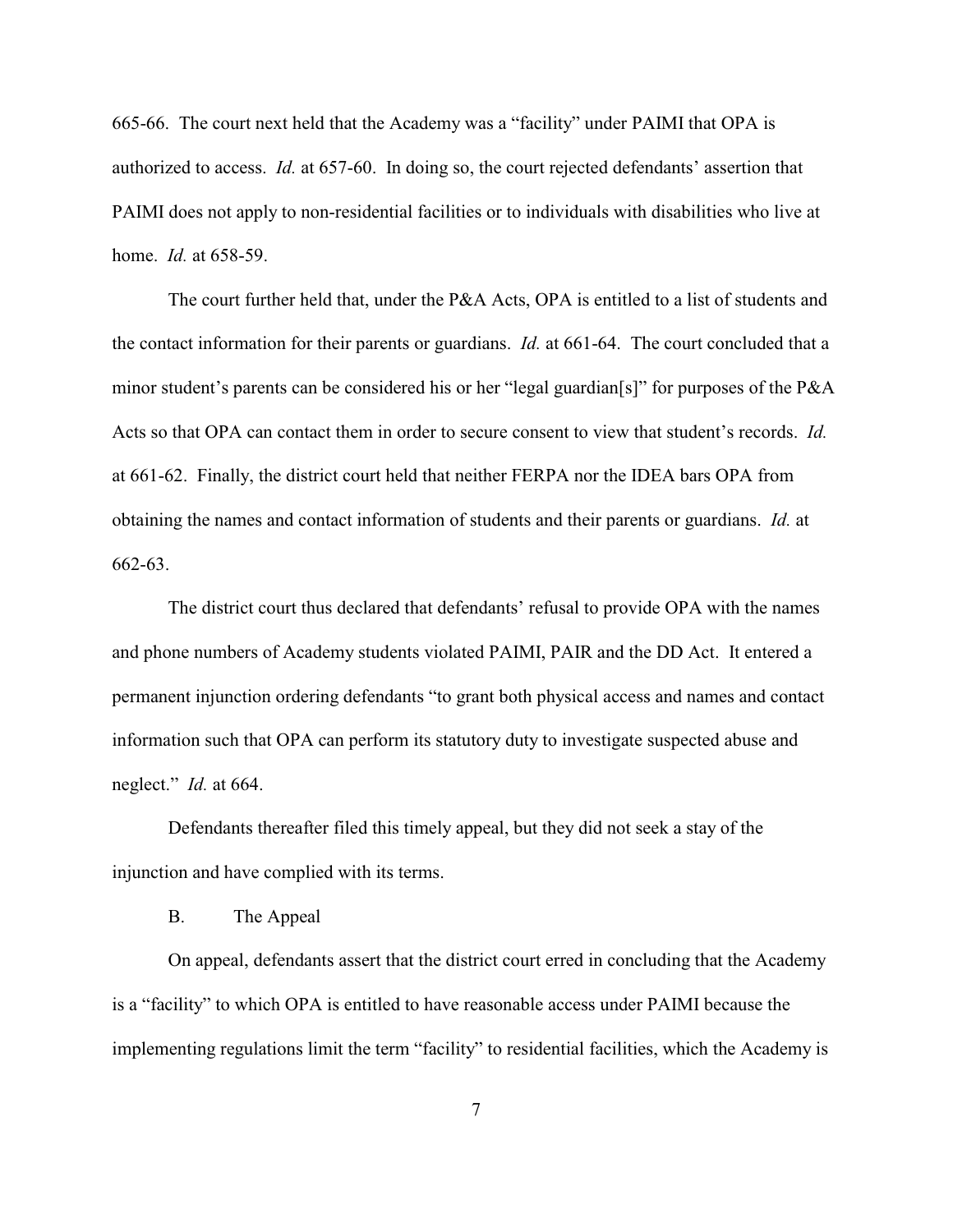not. They also claim that even if the Academy is a facility for purposes of PAIMI, OPA cannot access it or speak with students without the consent of the students' parents or guardians. They further challenge the district court's holding that the P&A Acts authorize OPA, once it has probable cause to believe that abuse or neglect has occurred at the facility, to obtain a general list of Academy students and the contact information for their parents or guardians. Defendants also maintain that the P&A Acts authorize OPA to obtain contact information only for Academy students about whom they have received a specific complaint.

Initially, defendants also asserted that FERPA and the IDEA prohibited them from allowing OPA to access the Academy, its students or the students' contact information. Specifically, they argued that, regardless of any authority OPA might have under the P&A Acts, FERPA and the IDEA prohibit them from allowing OPA to be present at the Academy during school hours or to interview Academy students without the consent of their parents or guardians.<sup>3</sup> Similarly, without such permission, defendants asserted, the release of the names of students and contact information for their parents or guardians is prohibited by FERPA.For the reasons we will explain, defendants have since abandoned these arguments.

Following oral argument, we invited the United States Departments of Education ("DOE") and Health and Human Services ("HHS") to file amicus briefs in this case providing their interpretations of the relevant statutory provisions. DOE and HHS accepted our invitation and filed a joint brief with the Court, which, in significant part, rejects defendants' arguments.

<sup>&</sup>lt;sup>3</sup> The IDEA requires schools that receive federal funds for special education, such as the Academy, to abide by the terms of FERPA. *See* 20 U.S.C. § 1417(c). It does not impose any further non-disclosure requirements. We therefore discuss defendants' non-disclosure argument only with reference to FERPA.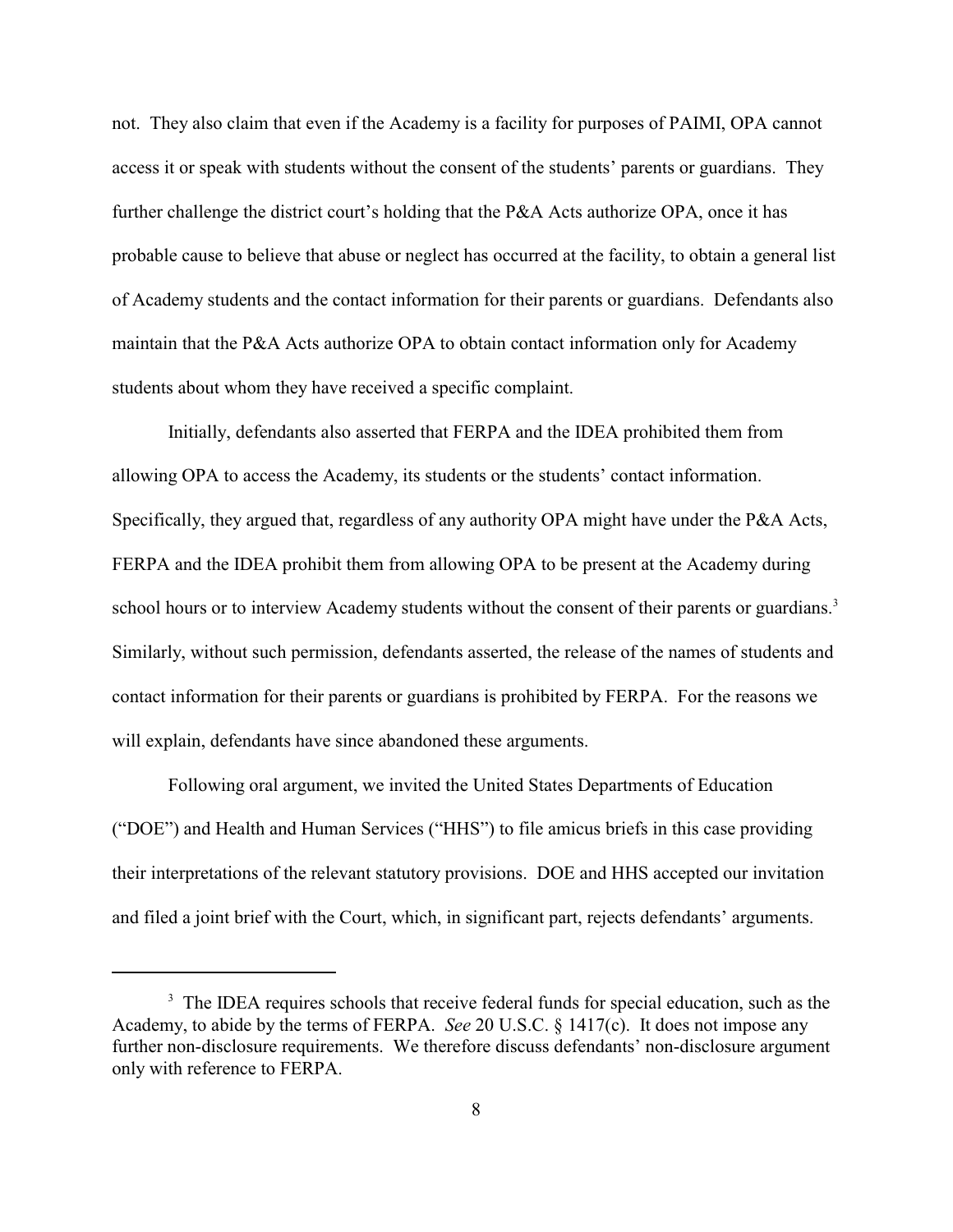With respect to defendants' FERPA defense, the agencies explain that FERPA's non-disclosure requirements are limited to tangible records and information derived from records and that FERPA does not prohibit an OPA representative from observing a classroom or speaking with students. They note that DOE has previously adopted this interpretation in informal guidance. Brief for Amici Curiae Department of Education & Department of Health & Human Services ("United States Br.") at  $12-13 \& n.5$  (citing Dep't of Educ., Dec. 8, 2003 Letter to S. Mamas). DOE and HHS also explain that, to the extent FERPA prohibits defendants from releasing the names and contact information for students who OPA has probable cause to believe were subject to abuse or neglect, the P&A Acts should be construed "as a limited override of FERPA's nondisclosure requirements" in the circumstances presented by this case. United States Br. at 18.

In response to the agencies' submission, defendants notified this Court that, although they do not agree with the view articulated in the joint amicus brief, they will defer to the agencies' interpretation of FERPA. In light of the fact that they are already in compliance with the district court's injunction, defendants state that they consider this appeal to be moot and consent to its dismissal. Bird Letter, June 20, 2006, at 2. Defendants' letter, however, neither makes reference to the agencies' arguments based on the P&A Acts nor expresses similar deference to the agencies' interpretation of those statutes.

OPA responds that the case is not moot. It claims that it still needs the ability to access the Academy and monitor conditions at the school in the future. It also asserts that defendants' prosecution of the appeal, at least until their receipt of the agencies' joint amicus brief, indicates that defendants do not want OPA to have access to the Academy and that absent a ruling on defendants' arguments, they would be free to interpose their objections to OPA's investigations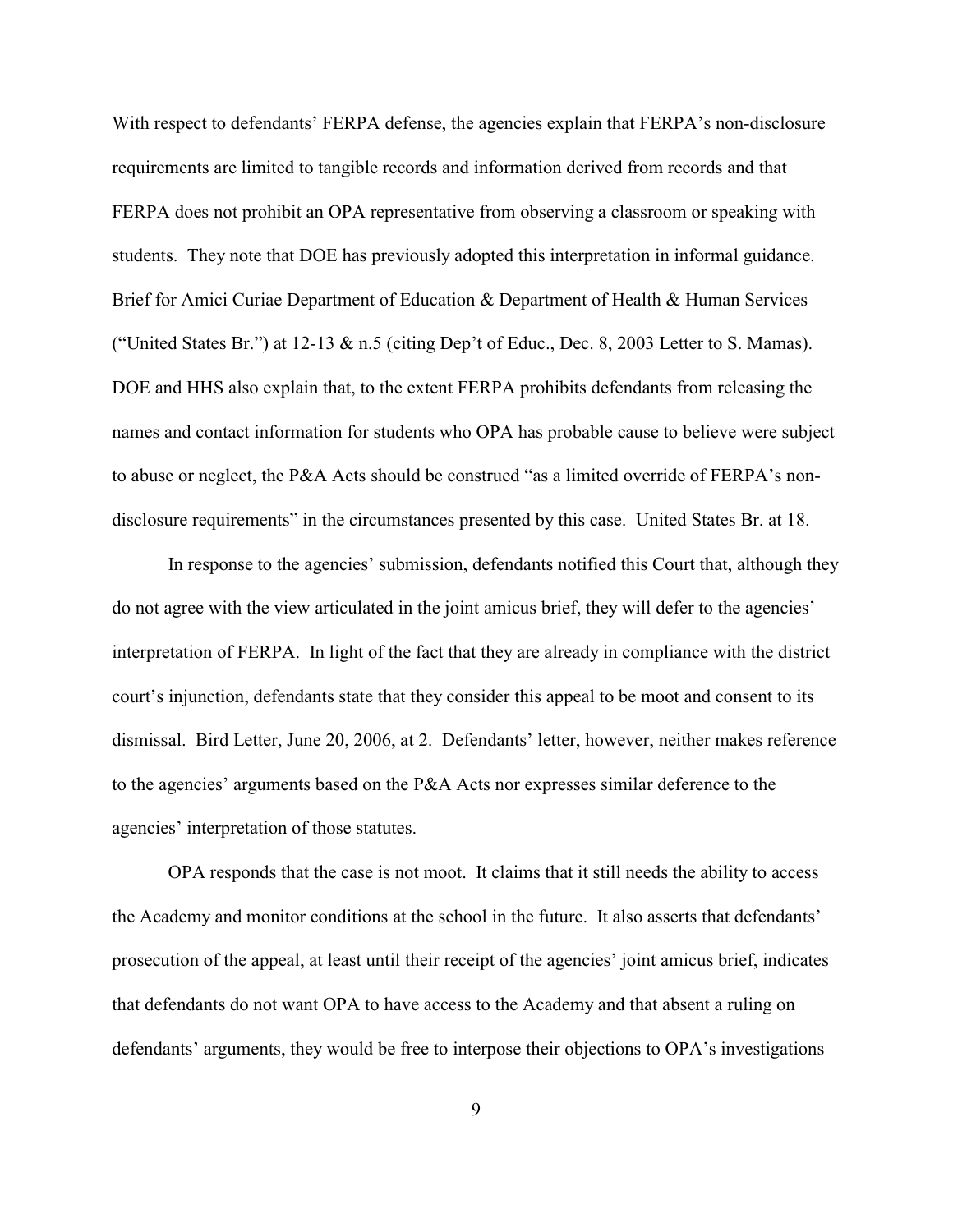at the Academy based on FERPA in the future. Alisberg Letter, June 20, 2006, at 3-4.

## **DISCUSSION**

This Court reviews a permanent injunction for abuse of discretion, *see Advance Pharm., Inc. v. United States*, 391 F.3d 377, 398 (2d Cir. 2004), which occurs when a district court relies on clearly erroneous findings of fact or an error of law, *see S.C. Johnson & Son, Inc. v. Clorox Co.*, 241 F.3d 232, 237 (2d Cir. 2001). Questions of statutory construction and the appropriate level of deference to accord an agency's interpretation of a statute are questions of law, which we review *de novo*. *See Prot. & Advocacy for Persons with Disabilities v. Mental Health & Addiction Servs.*, 448 F.3d 119, 123 (2d Cir. 2006).

## **I. Mootness**

The first question we must address is whether defendants' deference to DOE's view of FERPA and their consent to dismiss the appeal moots the appeal. We address the latter question first.

Under Federal Rule of Appellate Procedure 42(b), parties may seek the voluntary dismissal of a docketed appeal in two ways. Parties may obtain a voluntary dismissal by signing and filing a "dismissal agreement specifying how costs are to be paid and pay[ing] any fees that are due." Fed. R. App. P. 42(b). Alternatively, an appeal may be dismissed on appellant's motion "on terms agreed to by the parties or fixed by the court." *Id.* Here, there is no signed dismissal agreement and defendants have not moved to dismiss the appeal. Their letter to the Court consenting to dismissal is therefore insufficient to dismiss, and thus moot, the appeal. *Cf.*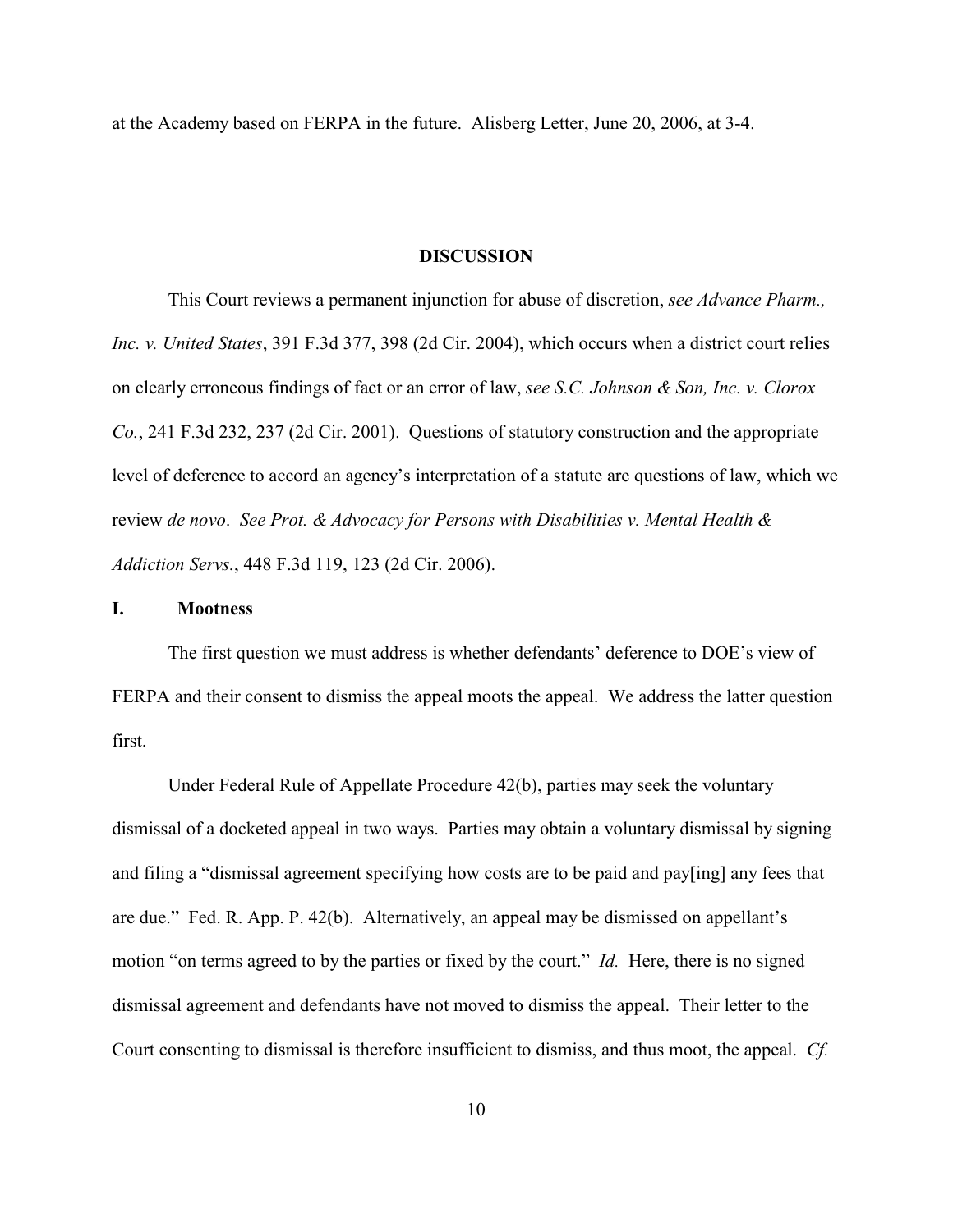*British Int'l Ins. Co. v. Seguros La Republica, S.A.,* 354 F.3d 120, 123 (2d Cir. 2003) (finding that an appeal was not moot because the parties had failed to file a signed stipulation with the Clerk of the Court as required by Rule 42(b)).

That we do not view defendants' letter as a motion to dismiss their appeal, however, does not address the question of whether their deference to DOE's views now moots the appeal. "The mootness doctrine provides that 'an actual controversy must be extant at all stages of review, not merely at the time the complaint is filed.'" *Id.* at 122 (quoting *Steffel v. Thompson*, 415 U.S. 452, 459 n.10 (1974)). "That the dispute between the parties was very much alive when suit was filed, or at the time [the court of appeals rendered judgment], cannot substitute for the actual case or controversy" the Constitution requires in order for us to exercise our jurisdiction. *Honig v. Doe*, 484 U.S. 305, 317 (1988). A case does not become moot, however, if an appellant retains some interest in the case so that a favorable decision could redound to its favor. *See Firefighters Local Union No. 1784 v. Stotts*, 467 U.S. 561, 569-70 (1984); *Stolt-Nielsen SA v. Celanese AG*, 430 F.3d 567, 576 n.6 (2d Cir. 2005).

Here, because defendants continue to press their arguments with respect to the P&A Acts, the parties remain adverse with respect to at least some of the issues on appeal. There is no question that if we were to render a favorable decision for defendants, they would obtain relief because they would no longer have to comply with the terms of the injunction, which, as noted, requires defendants "to grant both physical access and names and contact information such that OPA can perform its statutory duty to investigate suspected abuse and neglect" and thus has a continuing effect. *See Tory v. Cochran*, 544 U.S. 734, 737 (2005) (explaining that a case is not moot where it "appears from [the] 'terms' of the injunction that it is 'still in force' and 'unless set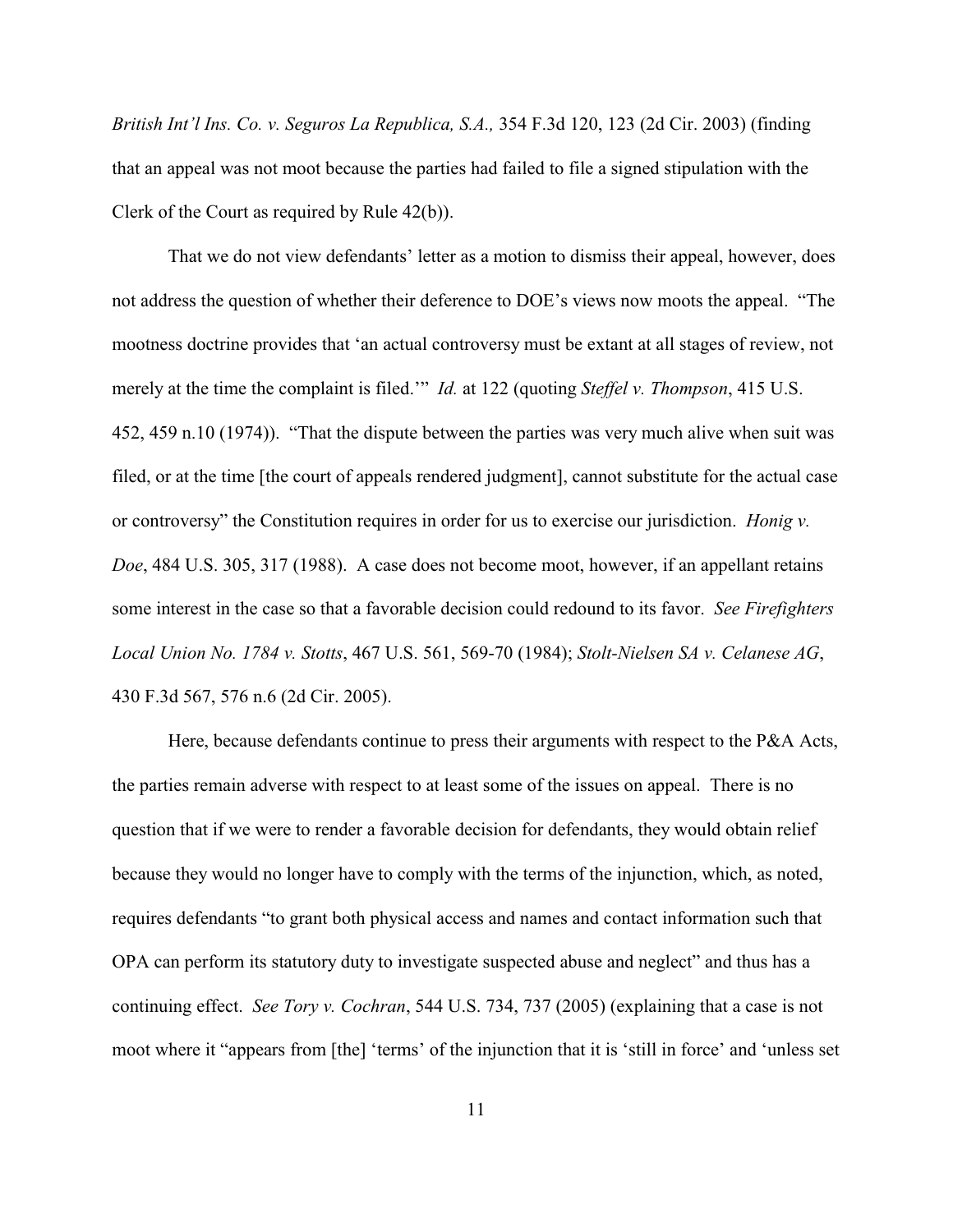aside must be complied with'" (quoting *Firefighters Local Union No. 1784*, 467 U.S. at 569)). Hence, defendants' deference to DOE's view of FERPA does not moot their appeal.

Although defendants' agreement to defer to the views of DOE does not moot the appeal, it does serve to abandon certain arguments that defendants advanced initially on appeal – that FERPA should be read to bar OPA from accessing the Academy and its students during school hours and from obtaining directory information for students. Accordingly, we do not address defendants' arguments with respect to FERPA (and the IDEA).<sup>4</sup> See 24/7 Records, Inc. v. Sony *Music Entm't, Inc.*, 429 F.3d 39, 43 (2d Cir. 2005) (declining to consider arguments abandoned on appeal). We therefore turn to defendants' remaining claims on appeal.

## **II. Access to the Academy**

Defendants contend that the district court erred in finding that the P&A Acts authorize OPA to access the Academy and speak with its students for investigatory purposes. They argue that PAIMI authorizes OPA to have reasonable access only to residential facilities and that PAIR and the DD Act do not authorize the investigation of an entire school.

<sup>&</sup>lt;sup>4</sup> OPA's apparent concern that defendants' abandonment of their FERPA claims on appeal will allow defendants to challenge the injunction or similar requests for access and information by OPA on this ground in the future seems misplaced. As an initial matter, we note that defendants' deference to DOE and their abandonment of their FERPA arguments on appeal mean that they do not challenge so much of the district court ruling as rejected those claims.

Moreover, although a determination of whether defendants are precluded from raising FERPA to refute any of OPA's future requests to investigate allegations of abuse or neglect must abide that event, we note that defendants' abandonment of their FERPA arguments on appeal does not alter the fact that the FERPA arguments have been litigated in this case, were decided by the district court, were necessary to the judgment on the merits, and were not challenged on appeal. *See Uzdavines v. Weeks Marine, Inc.*, 418 F.3d 138, 146 (2d Cir. 2005) ("[I]ssue preclusion[] applies where: (1) the identical issue was raised in a previous proceeding; (2) the issue was actually litigated and decided in the previous proceeding; (3) the party had a full and fair opportunity to litigate the issue; and (4) the resolution of the issue was necessary to support a valid and final judgment on the merits." (internal quotation marks and citation omitted)).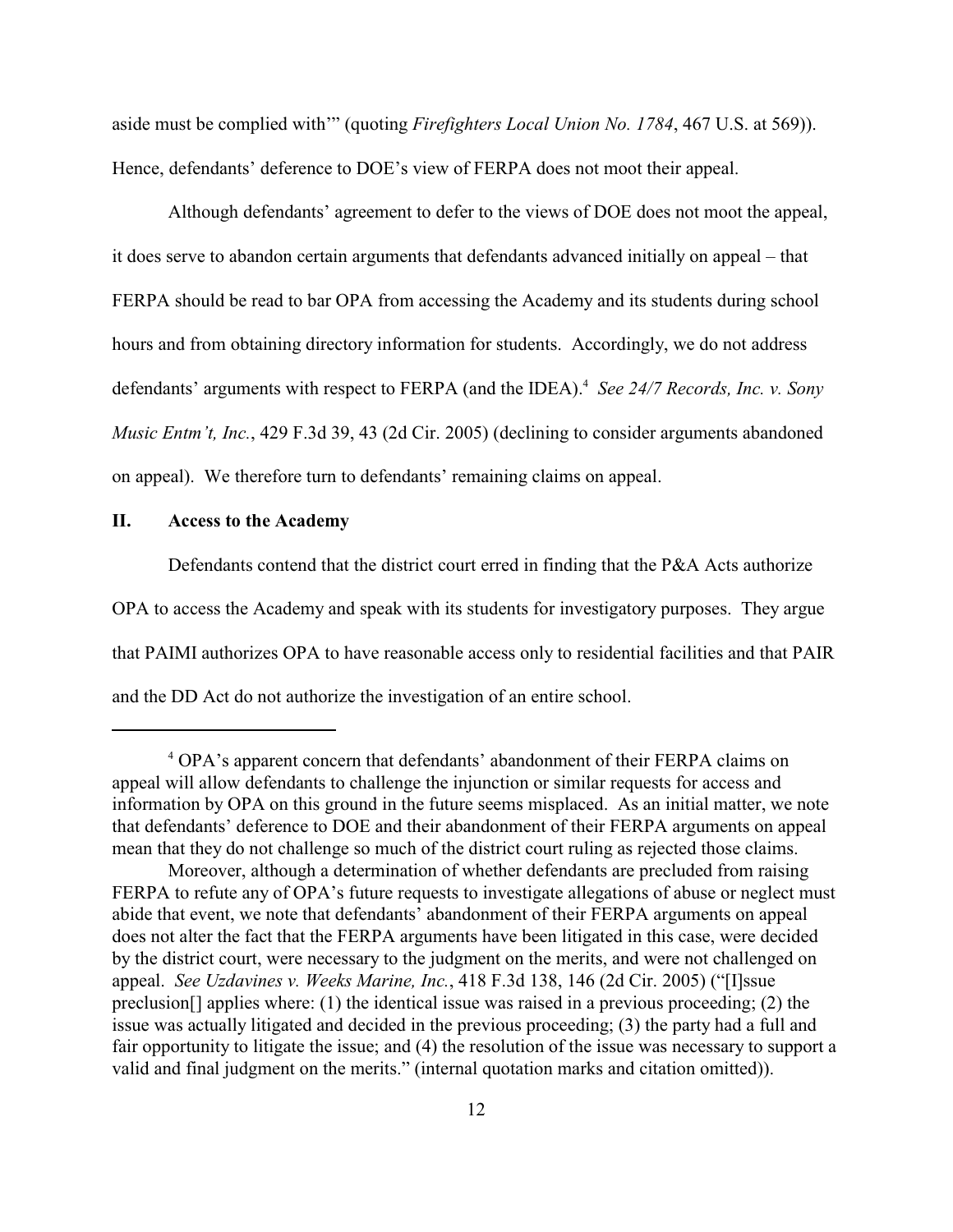## A. PAIMI

PAIMI authorizes P&A systems such as OPA to "investigate incidents of abuse and neglect of individuals with mental illness if the incidents are reported to the system or if there is probable cause to believe that the incidents occurred." 42 U.S.C. § 10805(a)(1)(A). It further provides that a P&A system "shall . . . have access to facilities in the State providing care or treatment." *Id.* § 10805(a)(3). Under PAIMI, the term "facilities" "may include, but need not be limited to, hospitals, nursing homes, community facilities for individuals with mental illness, board and care homes, homeless shelters, and jails and prisons." *Id.* § 10802(3).

Defendants do not dispute that the Academy is a facility that provides care or treatment to individuals with mental illness – specifically, children who are seriously emotionally disturbed. Instead, defendants argue that, on the basis of the statute's plain language and its implementing regulations, the term "facilities" under PAIMI includes only residential facilities. They point to the illustrative list of facilities at  $\S$  10802(3), which they claim consists solely of residential facilities.

Defendants assert further that we must defer to HHS's regulation defining a "facility" under PAIMI as "any public or private residential setting that provides overnight care accompanied by treatment services." 42 C.F.R. § 51.2. Defendants contend that this definition is reasonable because, unlike residential facilities such as hospitals or jails, day facilities like the Academy do not isolate students from their families or the community such that they would require the services of a P&A system. Defendants further note that school children have a number of sources of protection and advocacy available to them, including the rights conferred on parents by the IDEA and the requirement that teachers and most school district employees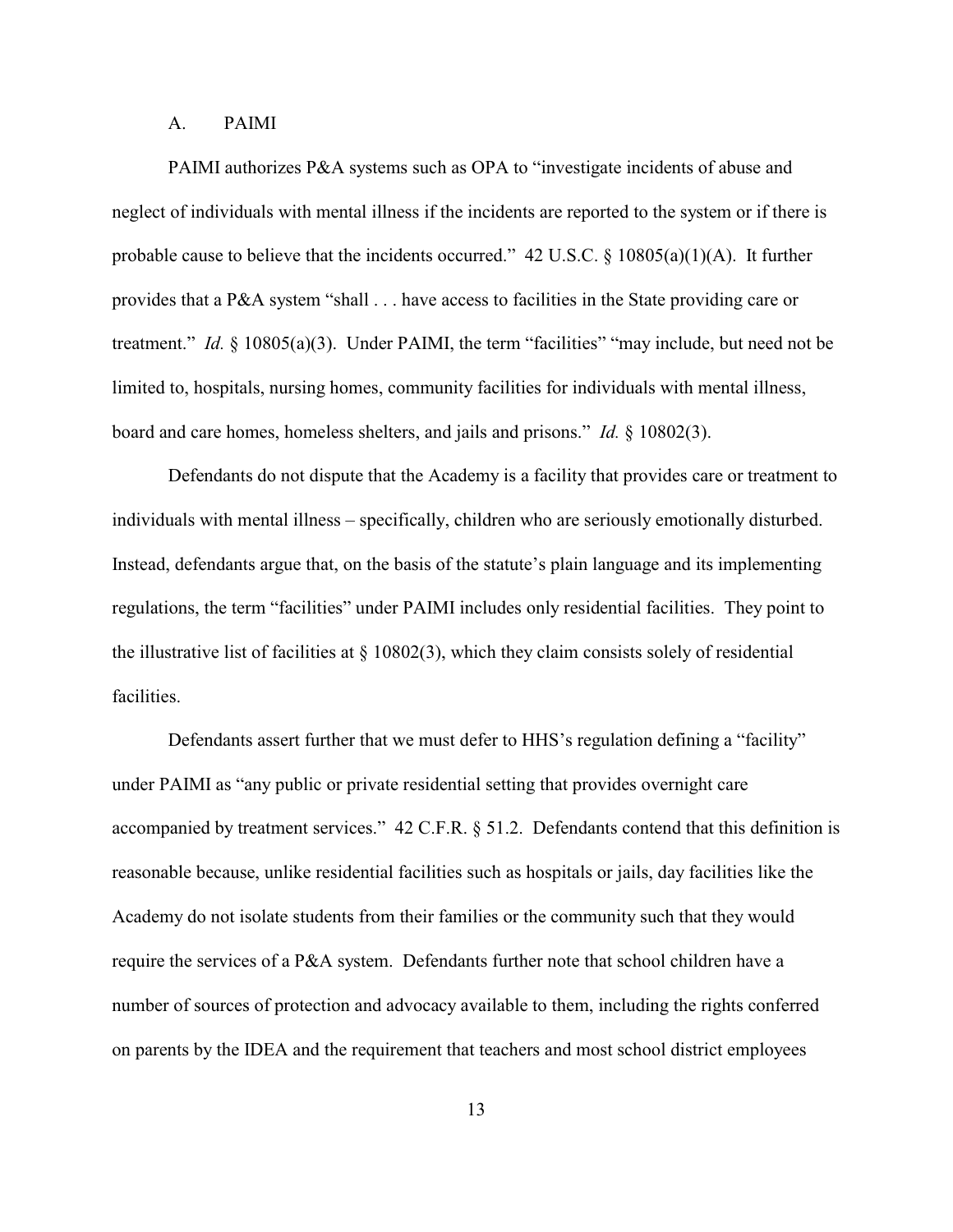report suspected cases of abuse.

OPA responds that this argument does not acknowledge that, after HHS promulgated its regulatory interpretation of the term "facilities" in 1997, Congress amended PAIMI in 2000 to extend its protection to individuals with mental illness who live in the community. *See* Children's Health Act of 2000, Pub. L. No. 106-310, § 3206(b)(1)(B), 114 Stat. 1101, 1194 (2000). That is, prior to 2000, the definition of an "individual with mental illness" for purposes of the Act was limited to individuals who were inpatients or residents of a care or treatment facility. *See* Pub. L. No. 99-319, Title I, § 102(3)(B), 100 Stat. 478, 479 (1986). In 2000, however, Congress amended the definition of "an individual with mental illness" under the Act to include "an individual—(A) who has a significant mental illness or emotional impairment, as determined by a mental health professional qualified under the laws and regulations of the State; and . . . (ii) . . . lives in a community setting, including [his or her] own home." 42 U.S.C.  $$10802(4).$ 

OPA contends that these amendments make clear that PAIMI's protections extend to individuals who attend day programs like the one at the Academy. Because the Academy is a "community facilit[y] for individuals with mental illness" that "provid[es] care or treatment," *id.* §§ 10802(3), 10805(a)(3), OPA argues, it is a facility to which OPA is empowered to have reasonable access under PAIMI.

HHS, which is charged with issuing regulations interpreting and implementing PAIMI, *see id.* § 10826, also maintains that the term "facilities" in the statute includes non-residential facilities that provide care and treatment of individuals with mental illness. The amicus brief HHS filed with DOE in this case states that it "interprets the investigatory authority of a P&A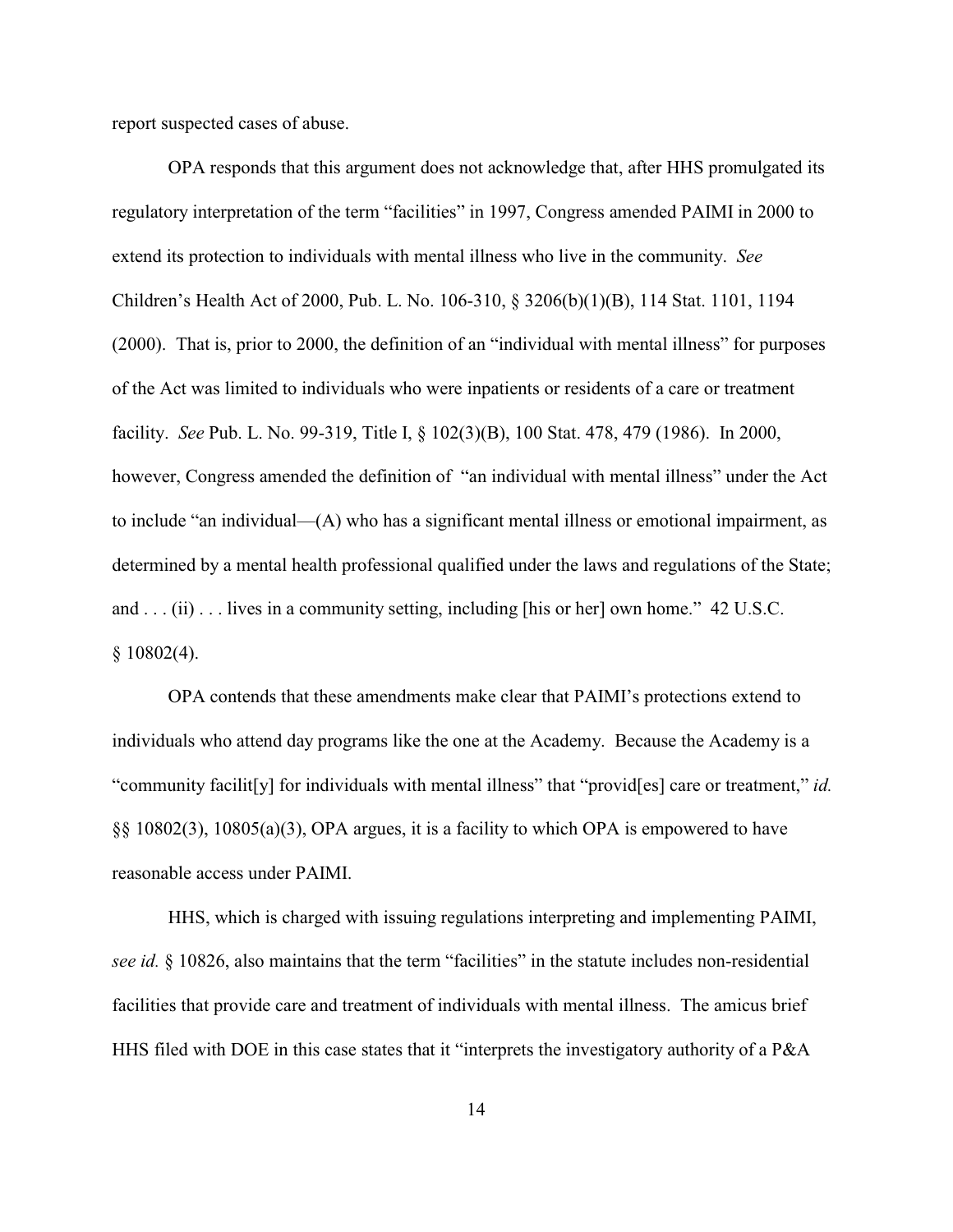pursuant to the PAIMI Act as extending to any facility providing care and treatment to the mentally ill, regardless of whether the facility is residential." United States Br. at 10. It asserts that this interpretation is most consistent with the text of PAIMI and the legislative purpose of the 2000 amendments, which were passed to "strengthen community-based mental health services and enable children with severe emotional disturbances to 'remain in local communities rather than being sent to residential facilities.'" United States Br. at 9 (quoting S. Rep. No. 106- 196, at 6 (1999)). In consequence, HHS rejects defendants' argument that the definition of "facility" codified at 42 C.F.R. § 51.2 controls here.

Where, as here, an agency advances a statutory interpretation in an amicus brief that has not been articulated before in a rule or regulation, we do not apply the high level of deference due under *Chevron, U.S.A., Inc. v. Natural Resources Defense Council, Inc.*, 467 U.S. 837 (1984). *See In re New Times Sec. Servs., Inc.*, 371 F.3d 68, 80, 82 (2d Cir. 2004) (concluding that an informal opinion in an amicus brief by the SEC does not have the force of law and therefore does not warrant *Chevron* deference). That does not mean, however, that we give no deference to the agency's view. *See United States v. Mead Corp.*, 533 U.S. 218, 234-35 (2001). Rather, a reasonable agency determination, when advanced in an amicus brief that is not a "*post hoc* rationalizatio[n]," *Auer v. Robbins*, 519 U.S. 452, 462 (1997) (internal quotation marks omitted), may be entitled to some deference on account of the "specialized experience" and information available to the agency. *Skidmore v. Swift & Co.*, 323 U.S. 134, 139 (1944); *see also Mead*, 533 U.S. at 234-35; *In re New Times Sec. Servs.,* 371 F.3d at 82-83. Under *Skidmore*, the weight we give an agency's judgment is based on "the thoroughness evident in its consideration, the validity of its reasoning, its consistency with earlier and later pronouncements, and all those factors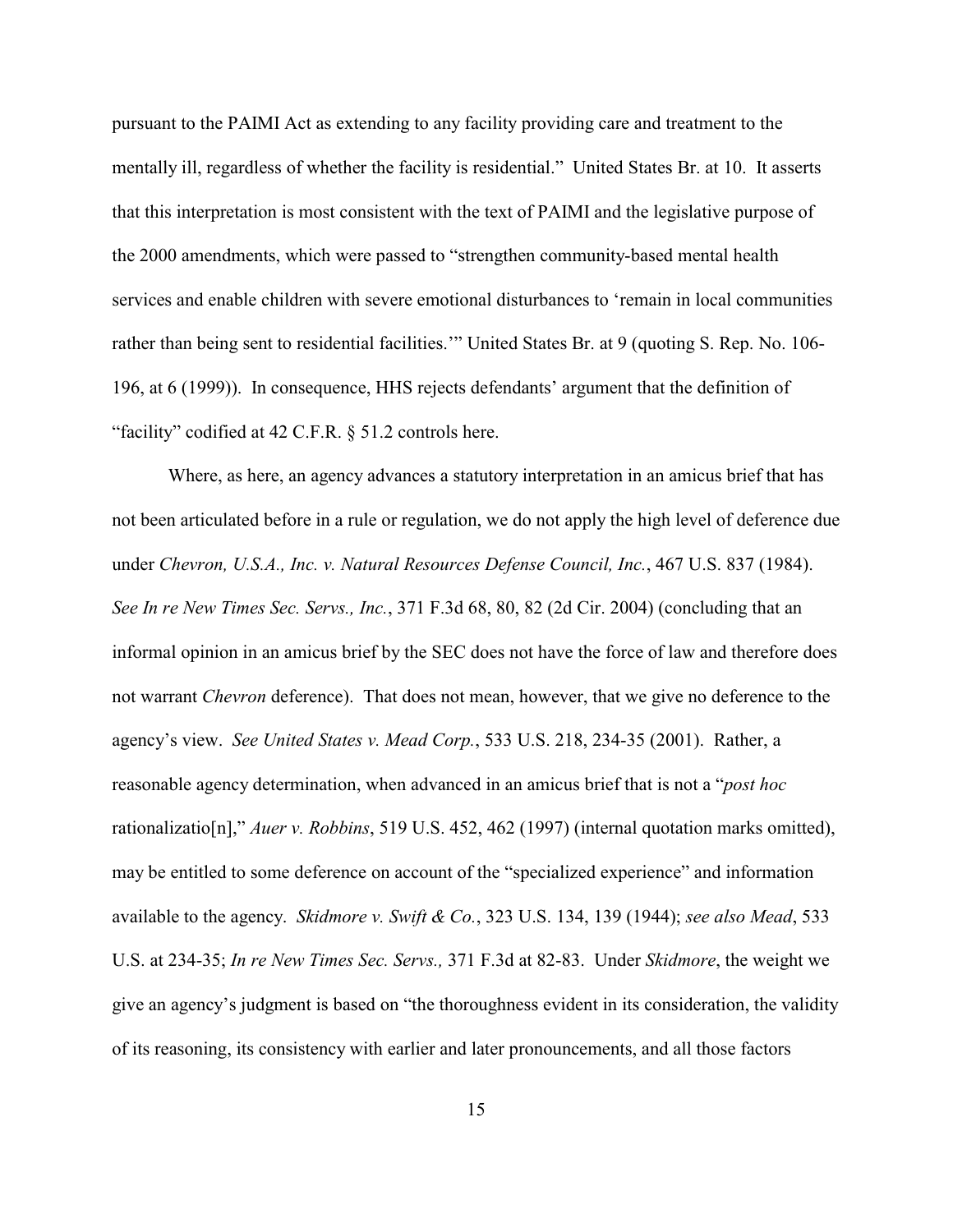which give it power to persuade, if lacking power to control." 323 U.S. at 140.

Evaluating the *Skidmore* factors here, we conclude that HHS's interpretation merits deference. The definition of "facilities" set forth in  $\S$  10802(3) does not distinguish between residential and day facilities. Although many of the examples of facilities included in Congress's illustrative list are of a residential character, Congress also included "community facilities for individuals with mental illness." The rubric "community facilities" does not appear, on its face, to be limited to residential programs. Moreover, reading the facility-access provision as limited to residential facilities is contrary to Congress's clearly expressed intent to provide protection and advocacy services for individuals with mental illness living in their own homes. *See* 42 U.S.C. § 10802(4). We therefore conclude that the regulatory interpretation of "facilities" HHS promulgated in 1997 is no longer consistent with PAIMI after the 2000 amendments. We defer instead to the reasonable interpretation advanced by HHS in this case – that the term "facilities" for purposes of PAIMI includes non-residential facilities that provide care or treatment to individuals with mental illness.

Here, the Academy is a school that provides a therapeutic educational program for students who are seriously emotionally disturbed. It is therefore a facility to which OPA must have reasonable access under PAIMI.

# B. PAIR and the DD Acts

PAIR and the DD Act also grant access to certain facilities providing services to individuals with developmental disabilities. The DD Act provides that a P&A system must "have access at reasonable times to any individual with a developmental disability in a location in which services, supports, and other assistance are provided to such an individual, in order to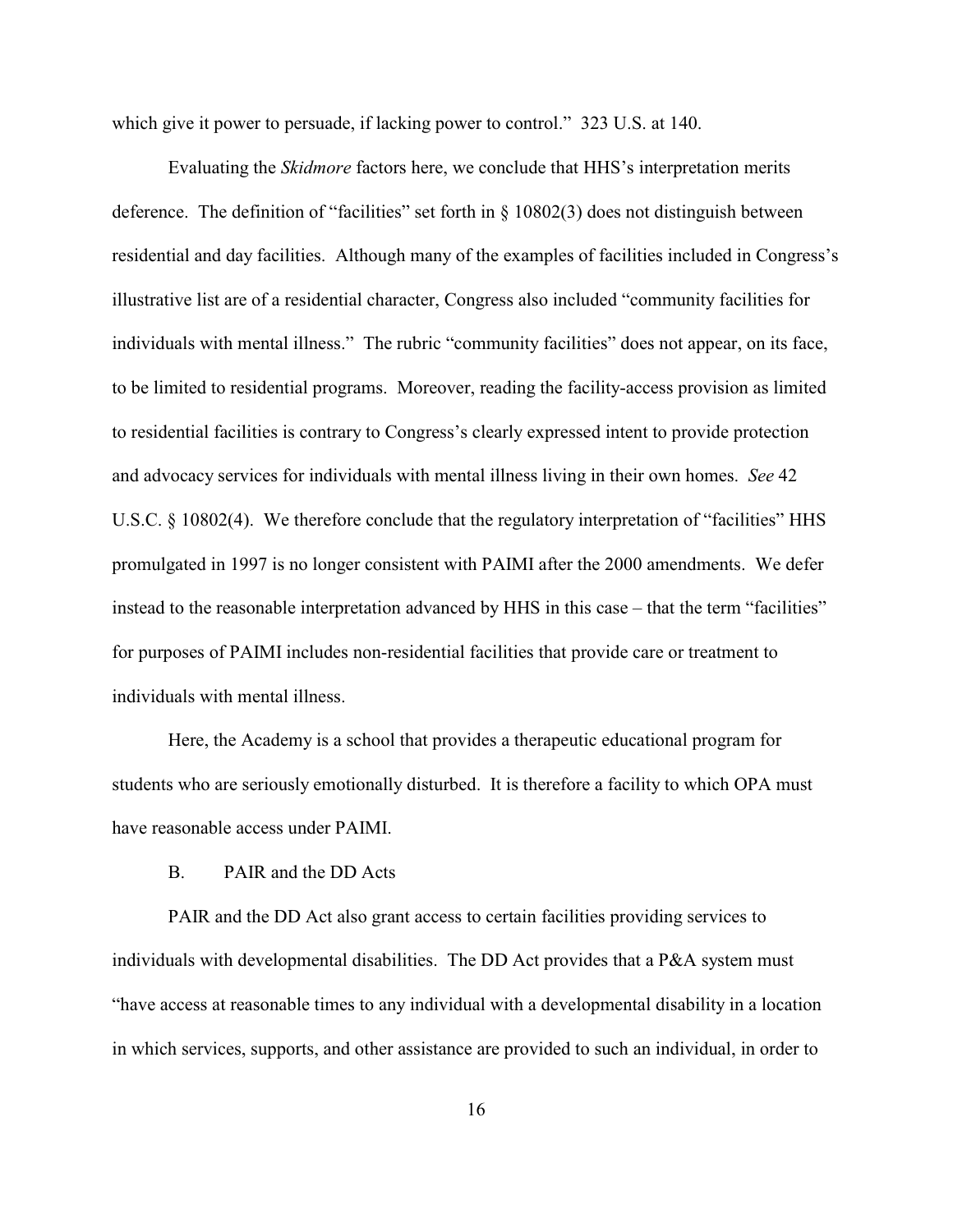carry out the purpose of this part." 42 U.S.C.  $\S$  15043(a)(2)(H). The Act provides further that the "purpose of this part is to provide for allotments to support a protection and advocacy system . . . in each State to protect the legal and human rights of individuals with developmental disabilities in accordance with this part." *Id.* § 15041. PAIR incorporates these provisions of the DD Act. *See* 29 U.S.C. § 794e(f) (providing that a P&A system has the same authority under PAIR as under the DD Act for individuals who are disabled but neither have mental illness within the meaning of PAIMI nor developmental disabilities within the meaning of the DD Act).

Defendants argue that  $\S 15043(a)(2)(H)$  authorizes a P&A system to speak only with specific individuals in a service location, and not to *all* individuals served by that location. That is, they contend that, because  $\S 15043(a)(2)(H)$  provides OPA with access to "any individual ... in a location . . . in order to carry out the purpose of this part" and that the purpose of this part is to "'investigate incidents of abuse and neglect of individuals,'" Appellant's Br. at 14 (quoting 42 U.S.C.  $\S$  15043(a)(2)(B)), OPA has authority only to observe or speak with those students it has reason to believe have been subject to abuse or neglect. In short, they maintain, the DD Act does not give OPA generalized access to the Academy facility and its students. We disagree.

Defendants conflate § 15043(a)(2)(B) with § 15043(a)(2)(H). The former subsection provides P&A systems access to facilities and permits them to speak with individuals in order to investigate specific incidents of suspected abuse or neglect. The latter subsection provides more generalized access to any individual with a disability in a location that provides services in order to carry out the statutory purpose of protecting the rights of such persons. Defendants' argument that a P&A system has the authority to access a service location under  $\S 15043(a)(2)(H)$  only for the purpose of investigating a specific incident – a right conferred by  $\S 15043(a)(2)(B)$  – would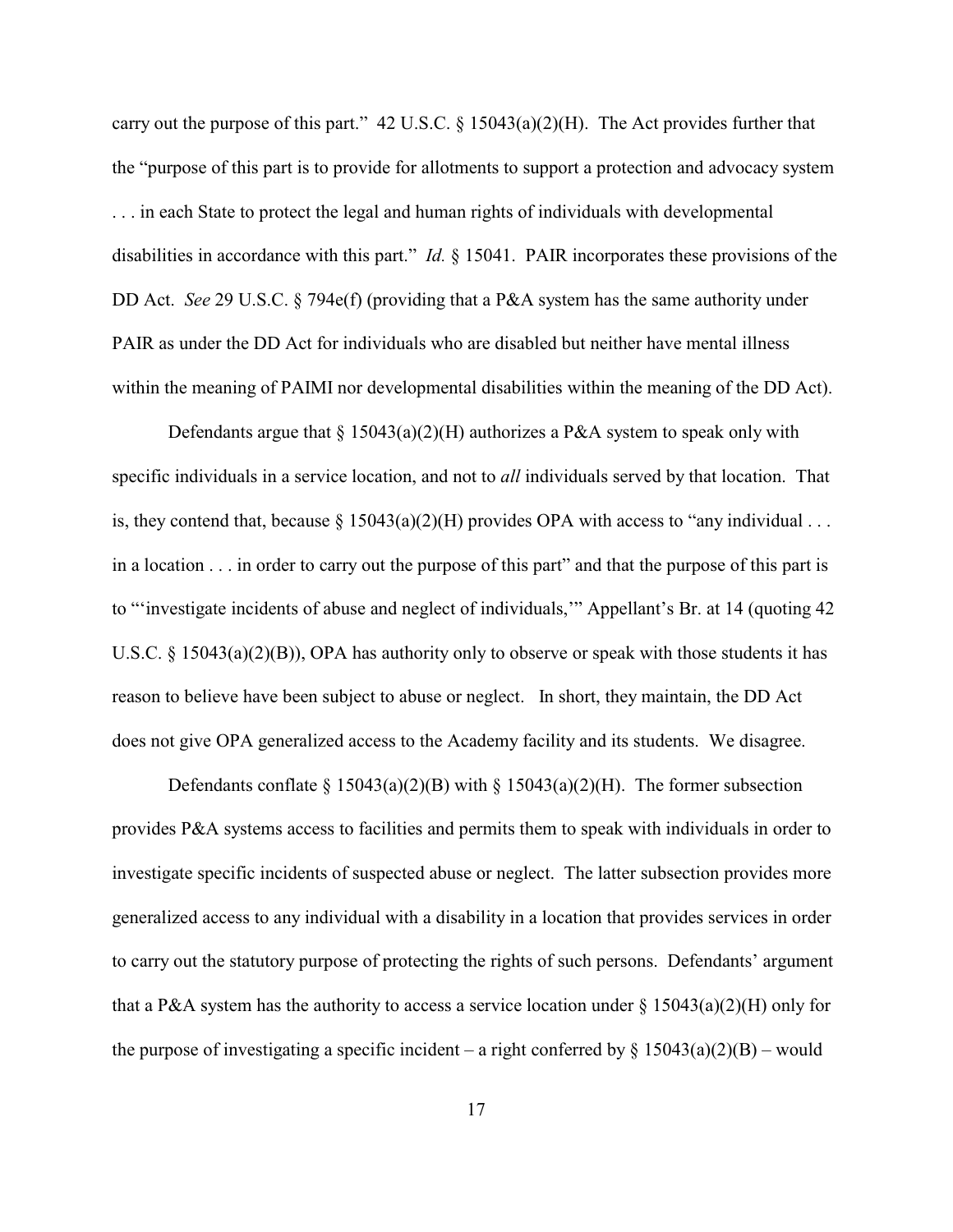render  $\S 15043(a)(2)(H)$  meaningless because it would authorize only those activities authorized by subsection (B). We decline to read the statute in a way that would create a redundancy. *See Williams v. Taylor*, 529 U.S. 362, 404 (2000) ("It is . . . a cardinal principle of statutory construction that we must give effect, if possible, to every clause and word of a statute." (citation and internal quotation marks omitted)).

In addition, the DD Act's implementing regulations clearly provide that P&A systems

have the authority to interview all individuals at a particular facility:

A system shall have reasonable unaccompanied access to public and private facilities which provide services, supports, and other assistance for individuals with developmental disabilities in the State when necessary to conduct a full investigation of an incident of abuse or neglect under section 142(a)(2)(B) of the [DD] Act. This authority shall include the opportunity: to interview any facility service recipient, employee, or other person, including the person thought to be the victim of such abuse, who might be reasonably believed by the system to have knowledge of the incident under investigation; and to inspect, view and photograph all areas of the facility's premises that might be believed by the system to have been connected with the incident under investigation.

45 C.F.R. § 1386.22(f); *see also id.* § 1386.22(g) (noting that the system "shall have

unaccompanied access to all residents of a facility at reasonable times, which at a minimum shall

include normal working hours and visiting hours" for the purposes of fully investigating alleged

abuse and neglect). *See Alabama Disabilities Advocacy Program v. J.S. Tarwater* <sup>5</sup>

 $<sup>5</sup>$  Like PAIMI, the DD Act was amended by Congress after this regulation was</sup> promulgated to extend its protections to individuals not living in residential facilities. *See* Developmental Disabilities Assistance and Bill of Rights Act of 2000, Pub. L. No. 106-402,  $\S$  143(a)(2)(H), 114 Stat. 1677, 1715 (2000). The prior version of the DD Act, pursuant to which HHS promulgated its regulation, limited a P&A system's access to residents of a facility for persons with disabilities. *See* 42 U.S.C. § 6042(a)(2)(H) (1994) (repealed) (providing that P&A systems shall "have access at reasonable times and locations to any resident who is an individual with a developmental disability in a facility that is providing services, supports, and other assistance to such resident"). To the extent that HHS's regulation interprets the statute's former language to limit P&A systems' access only to individuals with developmental disabilities in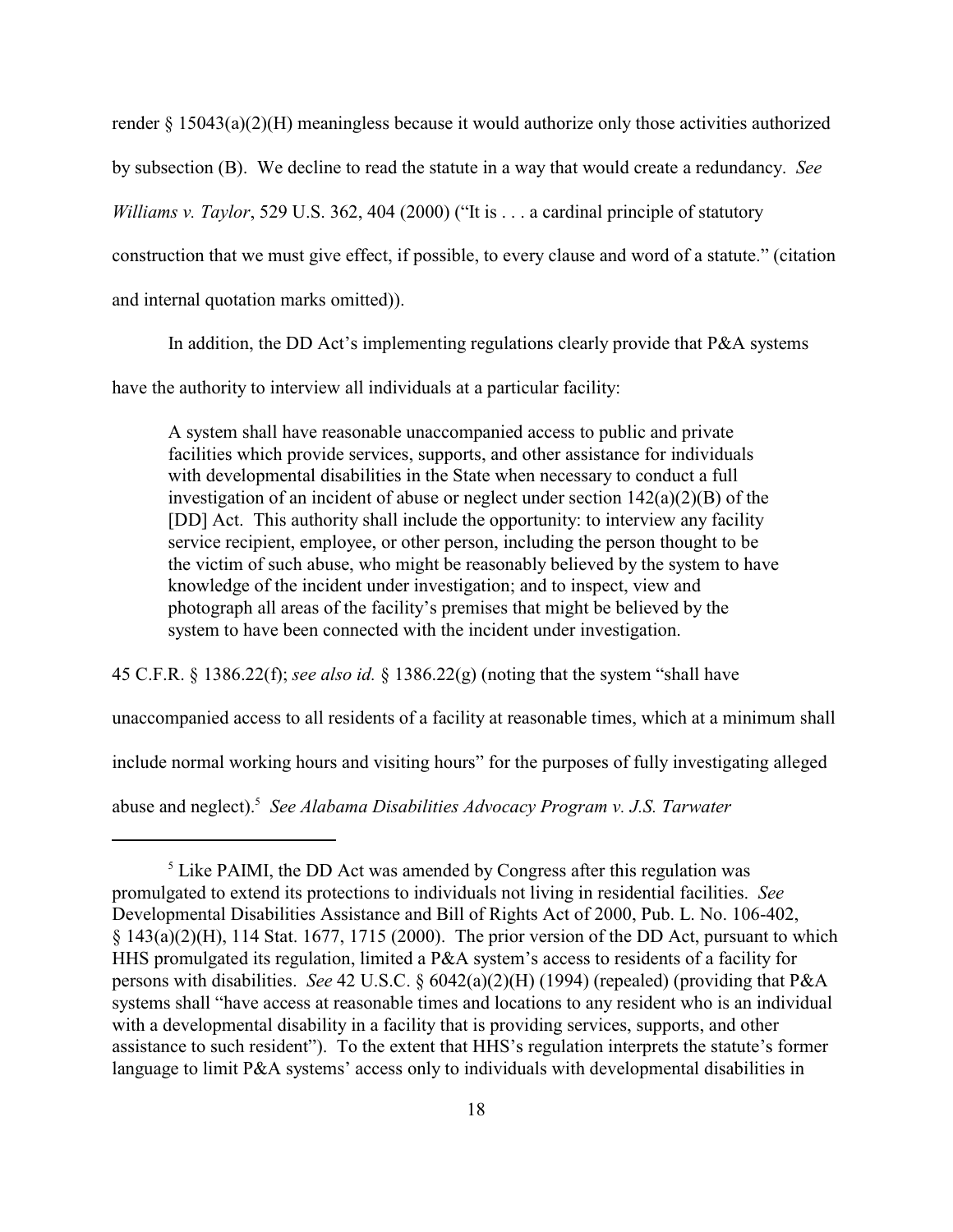*Developmental Ctr.*, 97 F.3d 492, 497 (11th Cir. 1996) ("It is clear that [the DD] Act provides express authority for P&As to gain broad access to records, facilities, and residents to ensure that the Act's mandates can be effectively pursued."); *Pennsylvania Prot. & Advocacy, Inc. v. Royer-Greaves Sch. for the Blind*, No. 98-3995, 1999 WL 179797, at \*6 (E.D. Pa. Mar. 24, 1999) (holding that "reasonable access includes general facility access without notice, and patient access with twenty-four hour notice"); *Mississippi Prot. & Advocacy System, Inc. v. Cotten*, No. J87-0503(L), 1989 WL 224953, at \*8-9 (S.D. Miss. Aug. 4, 1989) (noting that P&A systems must have "frequent personal contact" with individuals receiving services, and that "[c]entral to the concept of authority to investigate is the ability to interview witnesses"), *aff'd*, 929 F.2d 1054, 1059 (5th Cir. 1991) (noting court's "full accord" with district court's conclusions regarding necessity of P&A access to individuals).

Moreover, the "purpose" of this part of the DD Act is not as limited as defendants maintain, but rather aims to protect the legal and human rights of individuals with developmental disabilities. *Id.* § 15041 (defining the "purpose of this part"). To this end, the statute provides access to service recipients for both investigatory and monitoring purposes, i.e., to investigate past instances of suspected abuse or neglect and to monitor to ensure current respect for the rights and safety of service recipients. *Id.* § 15043(a)(2)(B), (H). Simply put, the requirement in

residential locations, the regulation has been superseded by congressional enactment and is not controlling.

In the joint amicus brief, HHS implicitly reads the regulation promulgated at 45 C.F.R.  $\S$  1386.22(g) to provide access to any individual with a developmental disability in a location that provides services, regardless of whether the individual is a resident of the location. Although we are not called upon to defer to this interpretation, we note that it is consistent with the plain language of the DD Act, as amended, which authorizes OPA to have physical access to all individuals in the location for monitoring purposes.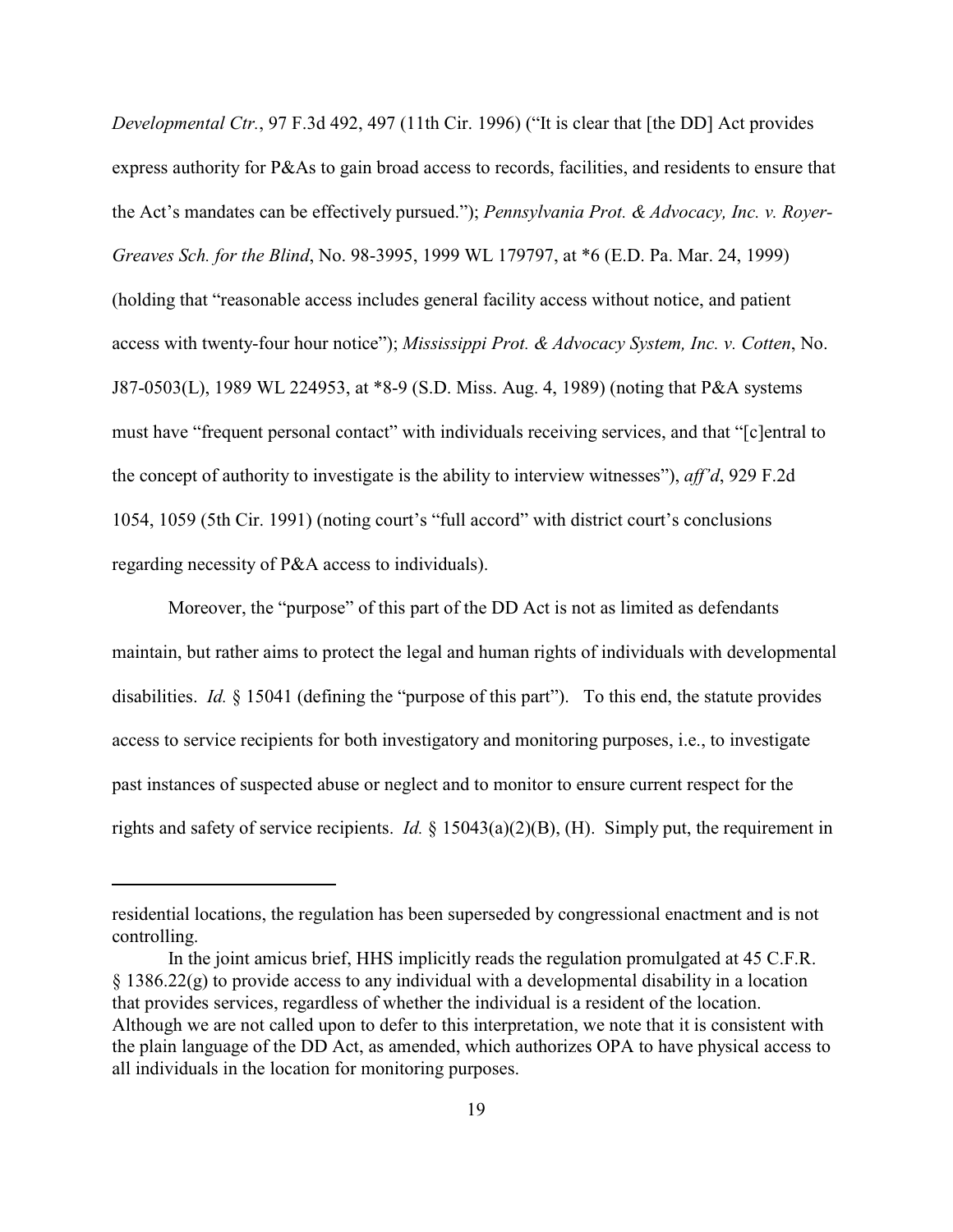§ 15043(a)(2)(B) that a P&A system have the authority under the Act to investigate specific incidents does not limit a P&A system to that power alone.

The records-access provision of the DD Act also supports the view that a P&A system has the authority to have physical access to a location and to observe and speak with servicerecipients for monitoring purposes. It provides that a P&A system may view the records of an individual with a disability when, *inter alia*, "as a result of *monitoring or other activities*, there is probable cause to believe that such individual has been subject to abuse or neglect." 42 U.S.C. § 15043(a)(2)(I)(iii)(II) (emphasis added). This language indicates that Congress intended P&A systems not simply to respond to reports of maltreatment, but also to monitor facilities in order to prevent abuse or neglect.

In sum, to the extent that the Academy is a location that provides care or treatment to individuals with disabilities within the meaning of PAIR and the DD Act, OPA is authorized to have reasonable access to the Academy and its students during school hours both to investigate specific allegations and to monitor whether the school is respecting students' rights and safety.

C. Parental Permission

Defendants next argue that even if PAIMI, PAIR and the DD Act generally authorize OPA to access a facility such as the Academy, OPA cannot do so here without permission from the students' parents or guardians. For this argument, they rely on the P&A Acts' records-access provisions, which require a P&A system, except in certain emergency situations, to obtain consent from the individual, if he or she is an adult and can consent, or the individual's legal guardian prior to obtaining an individual's records. *See* 42 U.S.C. §§ 10805(a)(4) (PAIMI), 15043(a)(2)(I) (DD Act).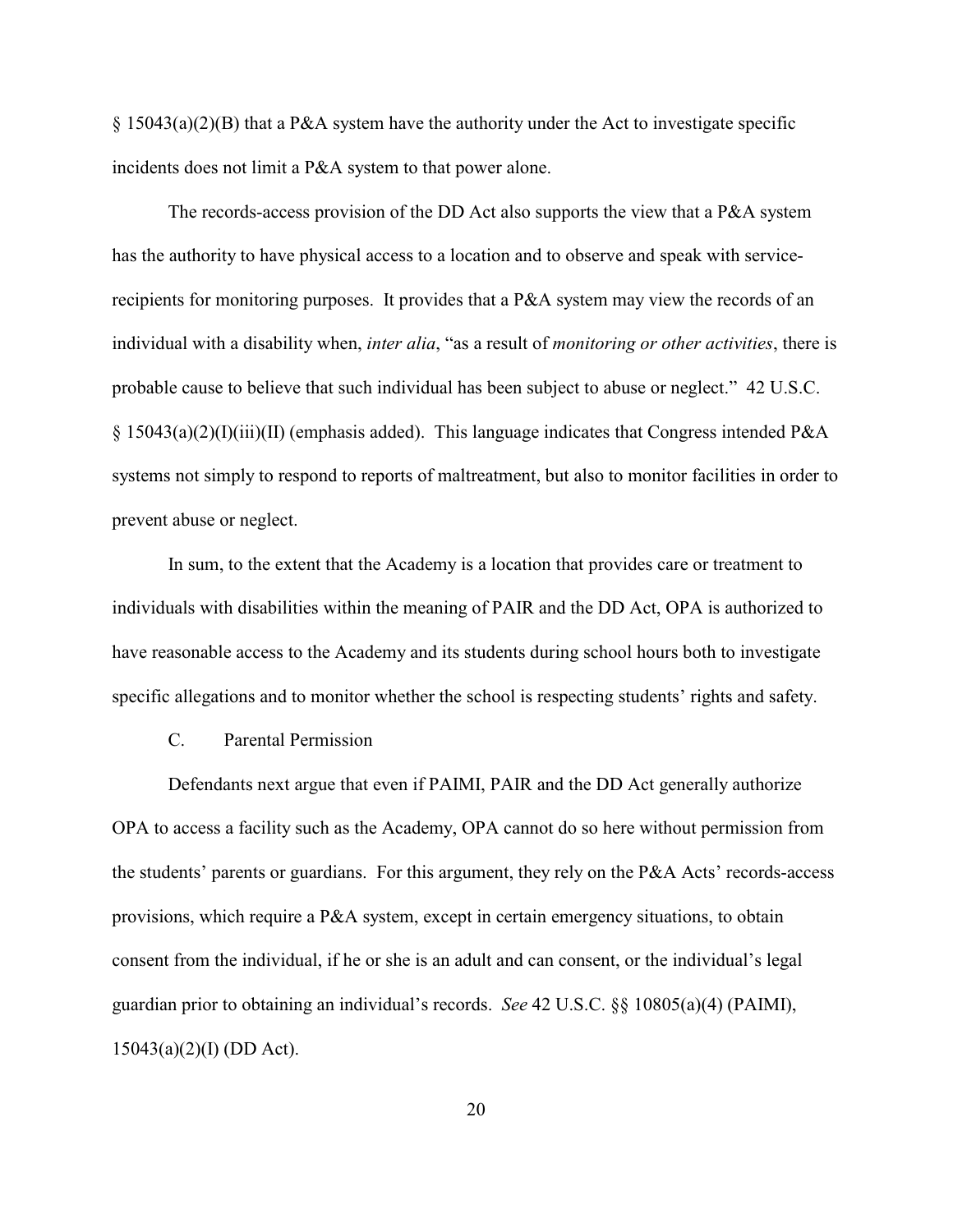This argument need not detain us long. The DD Act and PAIMI distinguish between a P&A system's authority to speak with an individual and its authority to obtain an individual's records. As discussed above, the DD Act provides that a P&A system must have reasonable access to individuals. *See* 42 U.S.C. § 15043(a)(2)(H). Similarly, PAIMI provides that OPA must have reasonable access to individuals in facilities that provide care or treatment for individuals with mental illness. *See* 42 U.S.C. § 10805(a)(3). Nothing in the statutory language of either the DD Act or PAIMI conditions this access on the consent of an individual's parents or guardians.

That parental consent is not required is also supported by the regulations interpreting and implementing this section. PAIMI's implementing regulations define "reasonable access" for monitoring purposes to include reasonable unaccompanied access to programs and individuals in order to ensure that their rights are being protected, including the right to speak or otherwise communicate with individuals, including minors. 42 C.F.R. § 51.42(c). As noted in the previous section, this regulation refers to "residents," which reflects the statutory definition of an "individual with mental illness" at the time the regulation was promulgated. In the joint amicus brief, HHS reads this provision to apply to Academy students, who plainly are not "residents" of the facility. United States Br. at 12 ("Under the statute and implementing regulations, a P&A's authority to access individuals or facilities is not conditioned on parental notification or consent." (citing 42 C.F.R. § 51.42(d)-(e))). We read this regulation consistently with HHS's interpretation in the joint amicus brief. *See generally In re New Times Sec. Servs., Inc.*, 371 F.3d at 82-83; *accord McCormick ex rel. McCormick v. Sch. Dist.*, 370 F.3d 275, 290 (2d Cir. 2004) (noting that courts generally defer to an agency's reasonable interpretation of its regulation).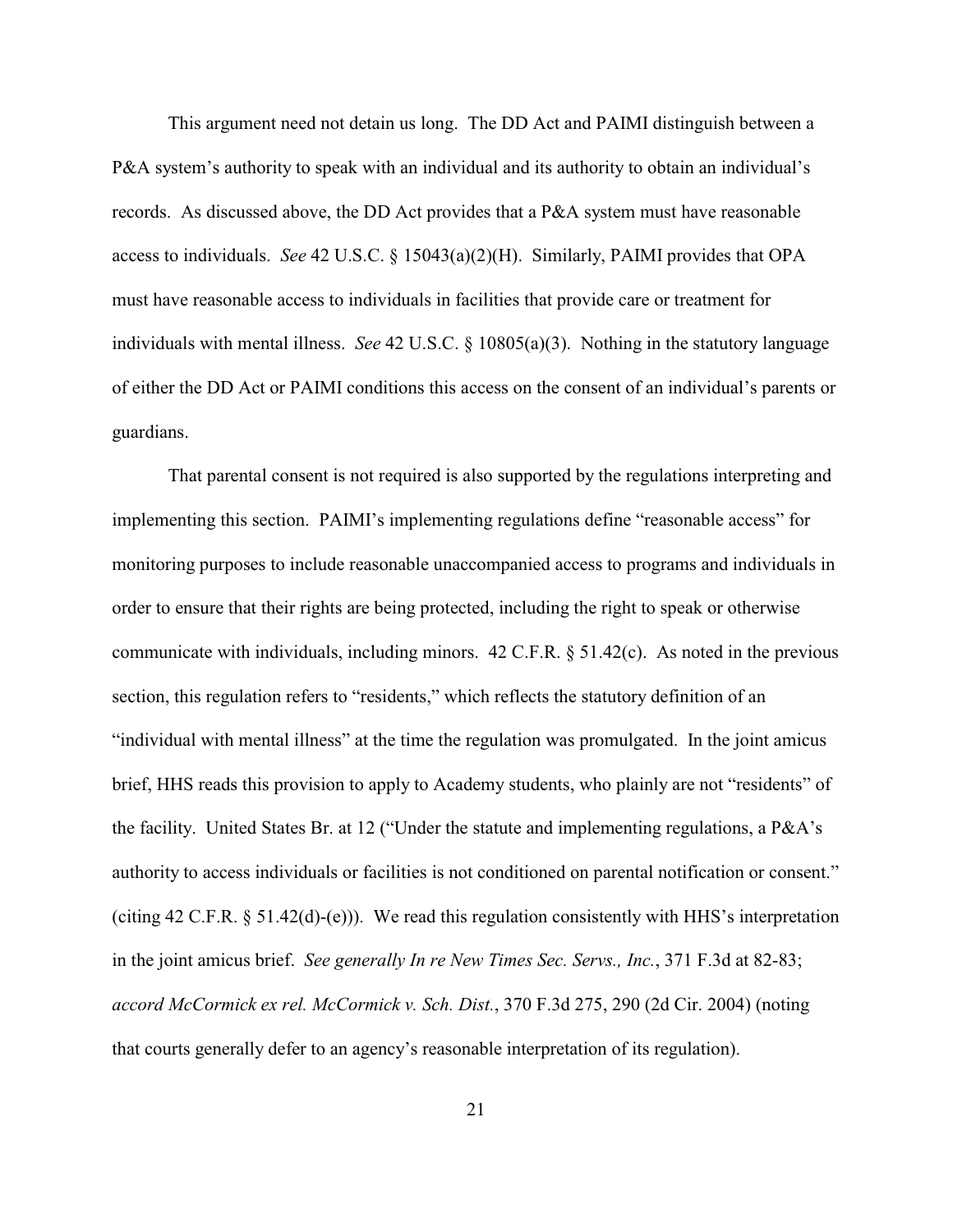Contrary to the access provisions, PAIMI and the DD Act are very explicit about what type of authorization is required for a P&A system to view an individual's records: they detail from whom a P&A system must have authority to access records and when prior consent is necessary. *See* 42 U.S.C. §§ 15043(a)(2)(I), 10805(a)(4). That Congress provided explicit and detailed authorization provisions with respect to an individual's records but did not do so with respect to a P&A system's right to access a facility suggests that it did not intend to require a P&A system to obtain authorization prior to visiting a facility to observe conditions or interact with the individuals receiving services in that facility. *See Russello v. United States*, 464 U.S. 16, 23 (1983) ("[W]here Congress includes particular language in one section of a statute but omits it in another section of the same Act, it is generally presumed that Congress acts intentionally and purposely in the disparate inclusion or exclusion." (quotation marks and citation omitted; alteration in original)); *see also Burlington N. & Santa Fe Ry. Co. v. White*, 126 S. Ct. 2405, 2412 (2006) (explaining that where Congress uses different words, it is presumed that Congress intended the different words to make a legal difference). We therefore decline defendants' invitation to read a parental-consent provision into the statute where none exists.

## **III. Parent/Guardian Contact Information**

Defendants next argue that the district court erred in ordering it to release to OPA a directory of students containing contact information for their parents or guardians. The only arguments they press on appeal are that the P&A Acts do not require the release of this information and that, even if they do, the district court erred in requiring them to release the information for all students. We consider these arguments in turn.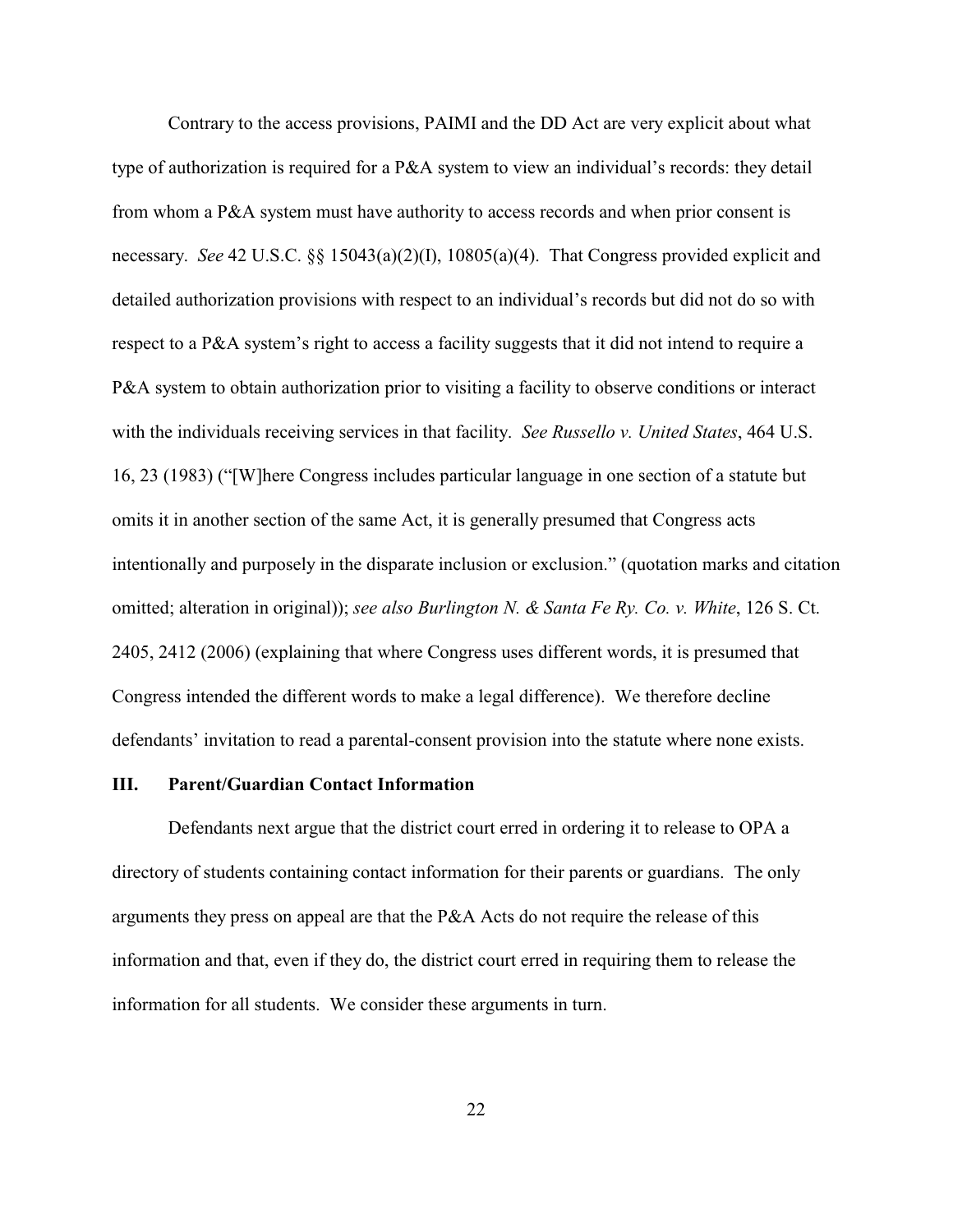### A. The P&A Acts Authorize the Disclosure of Contact Information

Defendants assert that the district court erred in requiring them to give OPA the names and contact information for Academy students because the P&A Acts do not expressly require them to disclose this information.

The DD Act, PAIR and PAIMI each permit OPA to access records in certain situations. Although there are some differences among the Acts, they require, broadly speaking, that a P&A system have access to an individual's records upon the consent of the individual or his or her guardian and in certain emergency situations. *See* 42 U.S.C. §§ 10805(a)(4), 15043(a)(2)(I)-(J). They also permit a P&A system to have access to an individual's records if the individual's representative fails to act after a P&A system has received contact information for the representative, contacted that person concerning possible abuse or neglect of the individual, and offered assistance in resolving the situation. Specifically, the DD Act provides that a P&A system must have access to an individual's records where there is probable cause to believe that the individual has been subject to abuse or neglect, the individual's representative "has been contacted by such system, upon receipt of the name and address of such representative; . . . such system has offered assistance to such representative to resolve the situation; and . . . such representative has failed or refused to act on behalf of the individual." 42 U.S.C.  $\S$  15043(a)(2)(I)(iii)(III)-(V). PAIMI has a similar provision, but requires that a P&A system have probable cause to believe that the "health or safety of the individual is in serious and immediate jeopardy." 42 U.S.C.  $\S$  10805(a)(4)(C). The implementing regulations for the DD Act and PAIMI further provide that if a P&A system is denied access to an individual's records for, *inter alia*, alleged lack of authorization, it shall be provided with the name of the guardian of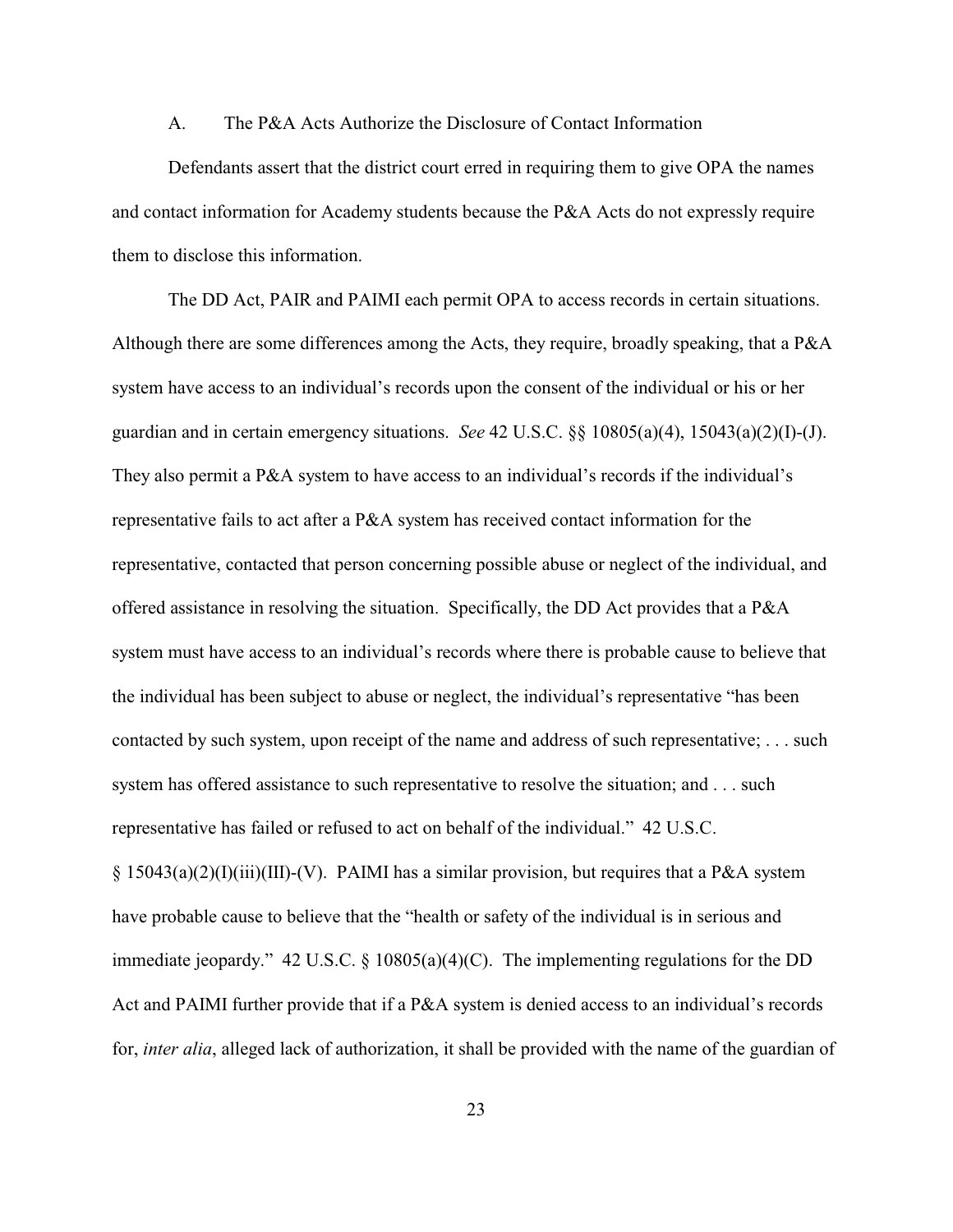that individual. 42 C.F.R. § 51.43; 45 C.F.R.. § 1386.22(i).

OPA concedes that none of the P&A statutes explicitly requires that the Academy give it a list of students and contact information for their parents or guardians. Nonetheless, it contends that because a P&A system cannot obtain consent to access a student's records from the student's guardian without the guardian's name or contact information, but it can obtain the guardian's name if it is denied access to an individual's records for lack of authorization pursuant to the governing regulations, it is therefore entitled to a list of students and contact information for their parents or guardians. OPA further asserts that the Academy's failure to disclose this information impedes its statutory duty under the P&A Acts and is contrary to the clear spirit, if not the exact letter, of the laws.

In the joint amicus brief filed in this case, HHS and DOE take the position that the records-access provisions of the P&A Acts "expressly contemplate that a school or other facility will provide contact information to a P&A in order to allow the P&A to carry out its responsibility to investigate abuse or neglect." United States Br. at 14. The agencies assert that, to the extent that OPA has made the requisite probable cause determinations, OPA has a clear right to contact information for those students' parents or guardians. *Id*. at 14-15.

We find persuasive the agencies' view that Congress intended a P&A system to be able to obtain the names and contact information for the parents or guardians of students at the Academy. By conditioning access on the consent of an individual or, if the individual cannot consent, his or her legal guardian or representative, the Acts require that P&A systems contact the guardians of individuals with disabilities or mental illness if they have the requisite prior cause to believe that abuse or neglect is occurring at the facility. This interpretation is consistent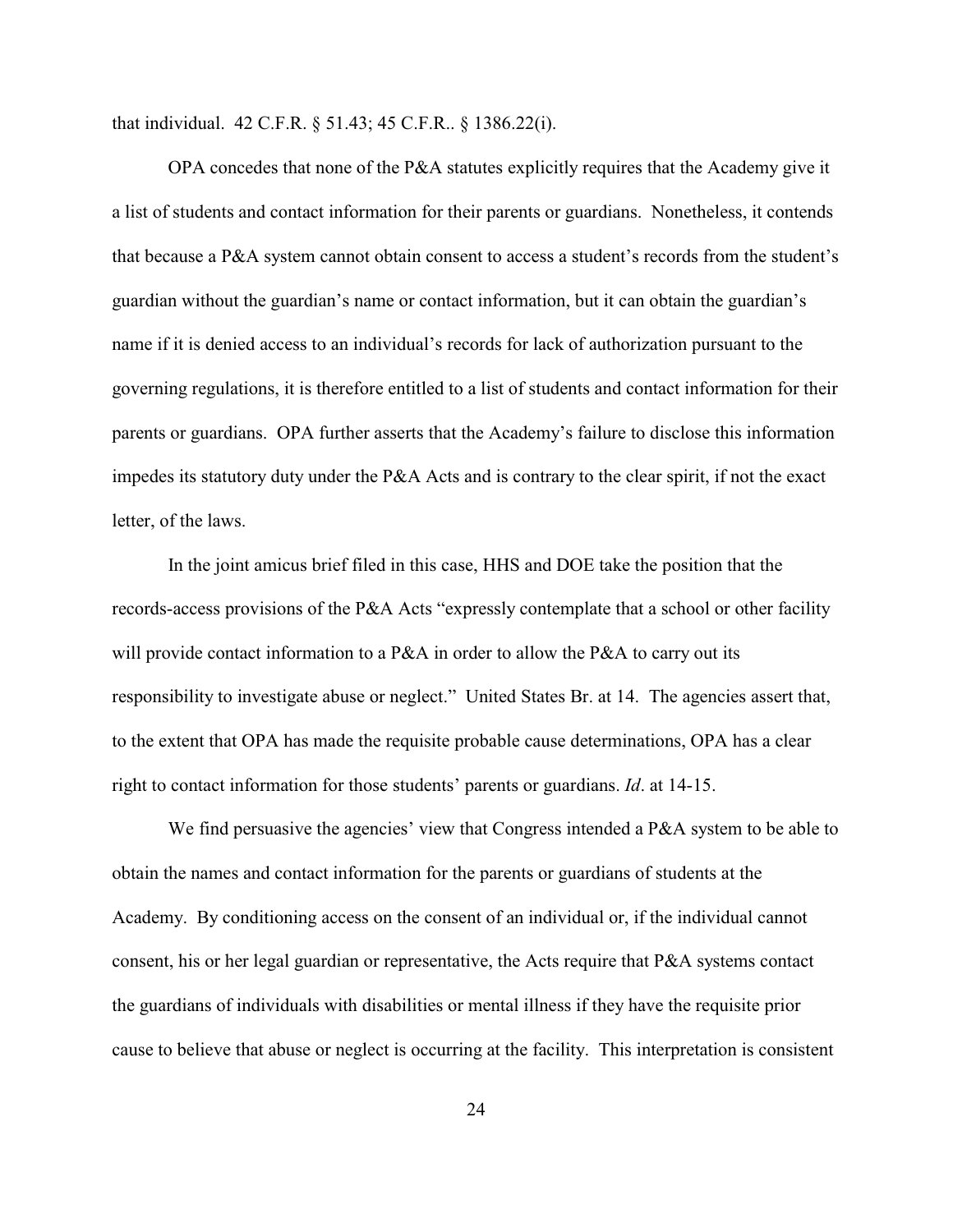with Congress's view that "family members of individuals with mental illness play a crucial role in being advocates for the rights of individuals with mental illness where the individuals are minors." 42 U.S.C. § 10801(a)(2). Hence, we conclude that OPA is authorized under PAIMI, the DD Act and PAIR to obtain the names of Academy students and contact information for their parents or guardians. 6

## B. Scope of the Injunction

Similar to its argument with respect to whether OPA can speak with students, defendants maintain that the district court erred in requiring that they disclose the names and contact information for all Academy students. Defendants assert that the P&A Acts require the release of the names and contact information only for those particular individuals whom OPA has reason to believe have been victims of an incident of abuse or neglect, not for an "entire school of individuals." In short, they contend that the injunction is overly broad in scope.

 $6$  In the district court, defendants also asserted that the access provisions discussed in the text do not apply because Academy parents are not the legal guardians, conservators or legal representatives of the Academy students. *See* 42 C.F.R. 51.2 (defining these terms under PAIMI to include only those persons whose appointment is made and regularly reviewed by the State); 45 C.F.R. § 1386.19 (same under the DD Act). *But see* 62 Fed. Reg. 53,548, 53,552 (Oct. 15, 1997) (explaining in the comments to the final rule that, with respect to minor children, the "natural or adoptive parents are legal guardians unless the State has appointed another legal guardian under applicable State law"). "[C]rediting the agency's interpretation of its own regulation," and noting that the P&A Acts expressly contemplated a role for family members, the district court held that it could not conclude that "parents are excluded from the definition of a 'Legal Guardian, Conservator, and Legal Representative.'" *OPA*, 355 F. Supp. 2d at 662.

On appeal, defendants initially asserted that the district court erred in this holding because it conflicts with FERPA's prohibition on the disclosure of parental identities without giving notice to parents and an opportunity for them to request that their identities not be disclosed. Because defendants abandoned their FERPA arguments after oral argument in this case, and advance no other argument with respect to the district court's reasoning, we also deem this argument abandoned and do not address it further. *See State St. Bank & Trust Co. v. Inversiones Errazuriz Limitada*, 374 F.3d 158, 172 (2d Cir. 2004).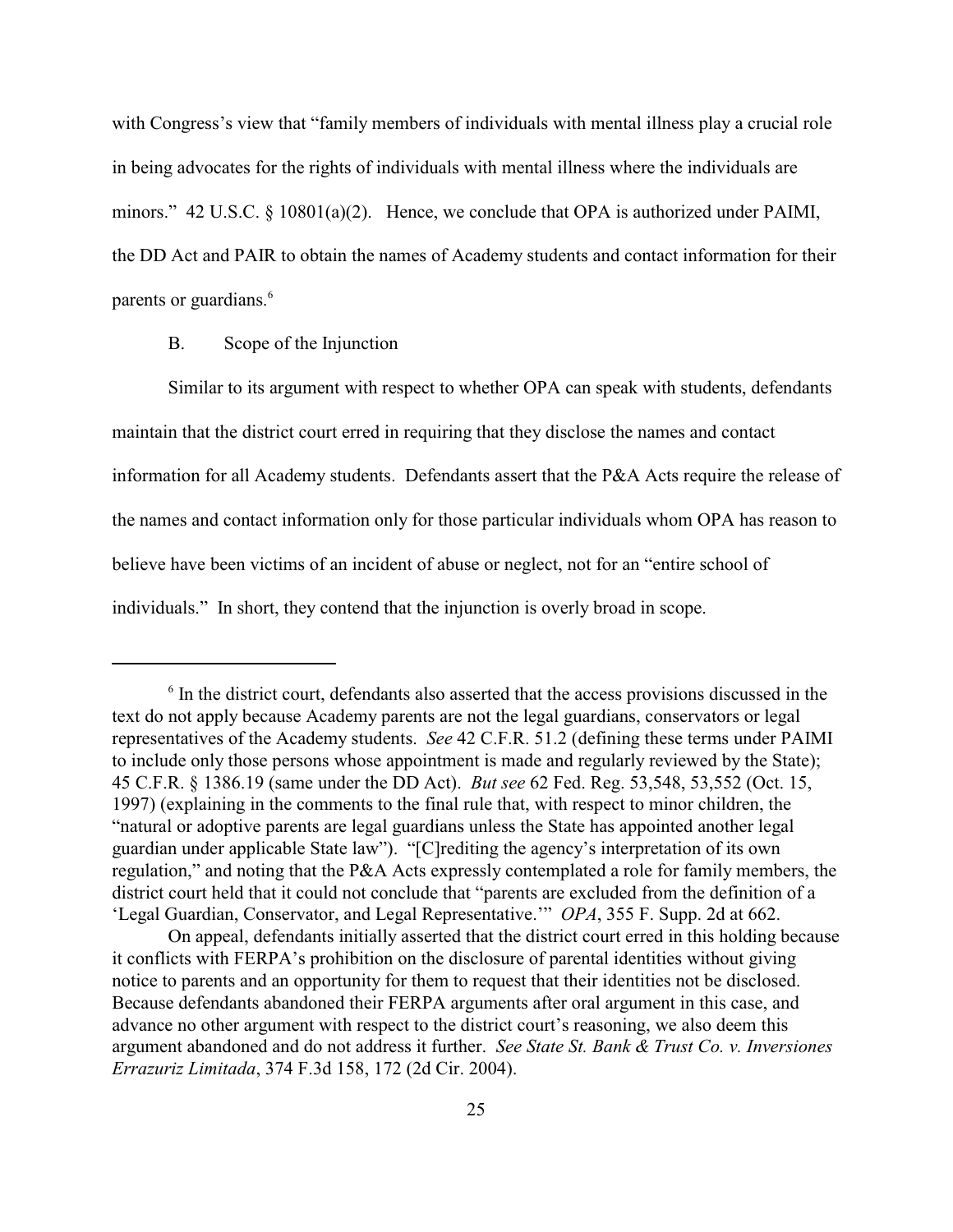District courts have broad authority in crafting equitable remedies such as injunctions.

*Bano v. Union Carbide Corp.*, 361 F.3d 696, 716 (2d Cir. 2004) (citing *Lemon v. Kurtzman*, 411 U.S. 192, 200 (1973)). Accordingly, "appellate review is correspondingly narrow." *Lemon*, 411 U.S. at 200. The question, therefore, is whether the district court exceeded its allowable discretion in ordering defendants to disclose the names and contact information of all Academy students.

Here, the district court concluded that OPA had probable cause to obtain the disclosure of this information. *See OPA*, 355 F. Supp. 2d at 661. Defendants do not advance any arguments that this determination was in error, and we see none. Although OPA presumably did not receive a specific complaint about each student, it submitted evidence that it had complaints about the operation of particular policies that led to inappropriate restraint and seclusion and that those policies operated school-wide. Given that these allegations are system-wide, OPA could have reason to believe that all students at the school had been, were being, or were at risk of being neglected or abused.

Further, although the P&A Acts speak in terms of the "individual" or "an individual," nothing in the statute suggests that OPA cannot seek authorization for a number of individuals if it has made a probable cause determination that multiple individuals have been subjected to abuse or neglect at a facility. As HHS has noted, "neither the Act nor case law imposes an individual-specific probable cause requirement," and a probable cause determination could be made on the basis of "general conditions or problems that affect many or all individuals in a facility." Substance Abuse and Mental Health Services Administration; Requirements Applicable to Protection and Advocacy of Individuals with Mental Illness; Final Rule, 62 Fed.